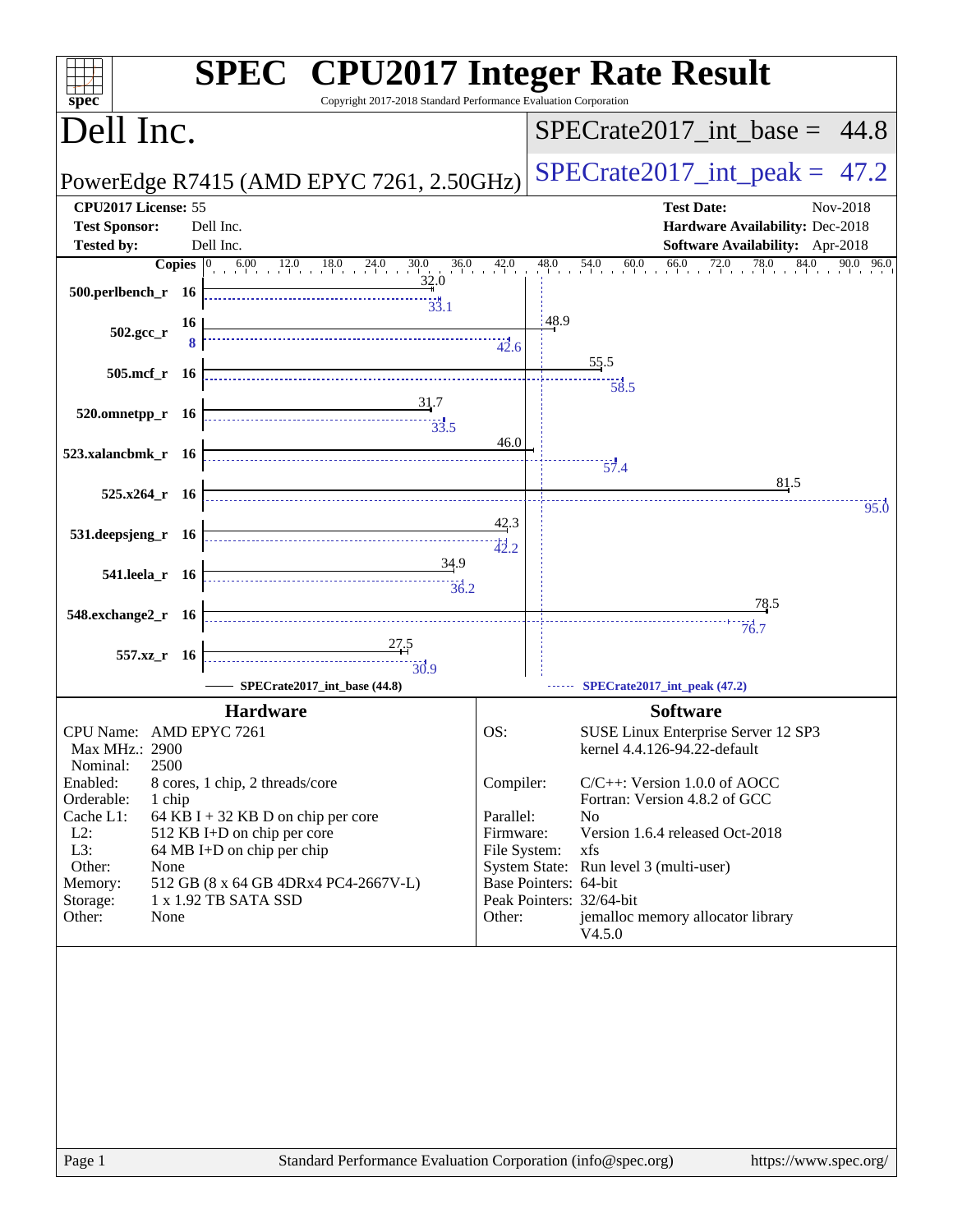## **[SPEC CPU2017 Integer Rate Result](http://www.spec.org/auto/cpu2017/Docs/result-fields.html#SPECCPU2017IntegerRateResult)** Copyright 2017-2018 Standard Performance Evaluation Corporation

# Dell Inc.

**[spec](http://www.spec.org/)**

## SPECrate2017 int\_base =  $44.8$

PowerEdge R7415 (AMD EPYC 7261, 2.50GHz) SPECrate  $2017$ \_int\_peak = 47.2

**[CPU2017 License:](http://www.spec.org/auto/cpu2017/Docs/result-fields.html#CPU2017License)** 55 **[Test Date:](http://www.spec.org/auto/cpu2017/Docs/result-fields.html#TestDate)** Nov-2018 **[Test Sponsor:](http://www.spec.org/auto/cpu2017/Docs/result-fields.html#TestSponsor)** Dell Inc. **[Hardware Availability:](http://www.spec.org/auto/cpu2017/Docs/result-fields.html#HardwareAvailability)** Dec-2018 **[Tested by:](http://www.spec.org/auto/cpu2017/Docs/result-fields.html#Testedby)** Dell Inc. **[Software Availability:](http://www.spec.org/auto/cpu2017/Docs/result-fields.html#SoftwareAvailability)** Apr-2018

### **[Results Table](http://www.spec.org/auto/cpu2017/Docs/result-fields.html#ResultsTable)**

|                           | <b>Base</b>   |                |       |                | <b>Peak</b>  |                |       |               |                |              |                |              |                |              |
|---------------------------|---------------|----------------|-------|----------------|--------------|----------------|-------|---------------|----------------|--------------|----------------|--------------|----------------|--------------|
| <b>Benchmark</b>          | <b>Copies</b> | <b>Seconds</b> | Ratio | <b>Seconds</b> | <b>Ratio</b> | <b>Seconds</b> | Ratio | <b>Copies</b> | <b>Seconds</b> | <b>Ratio</b> | <b>Seconds</b> | <b>Ratio</b> | <b>Seconds</b> | <b>Ratio</b> |
| 500.perlbench_r           | 16            | 796            | 32.0  | 801            | 31.8         | 794            | 32.1  | 16            | 770            | 33.1         | 770            | 33.1         | 778            | 32.8         |
| $502.\text{gcc\_r}$       | 16            | 463            | 48.9  | 464            | 48.9         | 463            | 48.9  | 8             | 266            | 42.7         | 266            | 42.6         | 266            | 42.6         |
| $505$ .mcf r              | 16            | 466            | 55.5  | 467            | 55.4         | 466            | 55.5  | 16            | 442            | 58.5         | 443            | 58.3         | 442            | 58.5         |
| 520.omnetpp_r             | 16            | 662            | 31.7  | 665            | 31.6         | 660            | 31.8  | 16            | 626            | 33.5         | 628            | 33.5         | 624            | 33.7         |
| 523.xalancbmk r           | 16            | 368            | 46.0  | 368            | 46.0         | 368            | 46.0  | 16            | 293            | 57.6         | 295            | 57.3         | 294            | 57.4         |
| 525.x264 r                | 16            | 344            | 81.4  | 344            | 81.5         | 344            | 81.5  | 16            | 295            | 95.0         | 295            | 95.0         | 295            | 95.0         |
| 531.deepsjeng_r           | 16            | 434            | 42.3  | 434            | 42.3         | 433            | 42.3  | 16            | 434            | 42.2         | 434            | 42.2         | 446            | 41.1         |
| 541.leela r               | 16            | 759            | 34.9  | 760            | 34.8         | 760            | 34.9  | 16            | 733            | 36.2         | 733            | 36.2         | 732            | 36.2         |
| 548.exchange2_r           | 16            | 535            | 78.3  | 534            | 78.5         | 534            | 78.5  | 16            | 547            | 76.7         | 574            | 73.1         | 547            | 76.7         |
| 557.xz r                  | 16            | 607            | 28.5  | 628            | 27.5         | 630            | 27.4  | 16            | 560            | 30.9         | 560            | 30.9         | 557            | 31.0         |
| $SPECrate2017$ int base = |               |                | 44.8  |                |              |                |       |               |                |              |                |              |                |              |

**[SPECrate2017\\_int\\_peak =](http://www.spec.org/auto/cpu2017/Docs/result-fields.html#SPECrate2017intpeak) 47.2**

Results appear in the [order in which they were run](http://www.spec.org/auto/cpu2017/Docs/result-fields.html#RunOrder). Bold underlined text [indicates a median measurement](http://www.spec.org/auto/cpu2017/Docs/result-fields.html#Median).

### **[Compiler Notes](http://www.spec.org/auto/cpu2017/Docs/result-fields.html#CompilerNotes)**

The AMD64 AOCC Compiler Suite is available at <http://developer.amd.com/amd-aocc/>

The AOCC Gold Linker plugin was installed and used for the link stage.

The AOCC Fortran Plugin version 1.0 was used to leverage AOCC optimizers with gfortran. It is available here: <http://developer.amd.com/amd-aocc/>

### **[Submit Notes](http://www.spec.org/auto/cpu2017/Docs/result-fields.html#SubmitNotes)**

The config file option 'submit' was used. 'numactl' was used to bind copies to the cores. See the configuration file for details.

## **[Operating System Notes](http://www.spec.org/auto/cpu2017/Docs/result-fields.html#OperatingSystemNotes)**

'ulimit -s unlimited' was used to set environment stack size 'ulimit -l 2097152' was used to set environment locked pages in memory limit

runspec command invoked through numactl i.e.: numactl --interleave=all runspec <etc>

Set dirty\_ratio=8 to limit dirty cache to 8% of memory Set swappiness=1 to swap only if necessary Set zone\_reclaim\_mode=1 to free local node memory and avoid remote memory

**(Continued on next page)**

| Page 2 | Standard Performance Evaluation Corporation (info@spec.org) | https://www.spec.org/ |
|--------|-------------------------------------------------------------|-----------------------|
|--------|-------------------------------------------------------------|-----------------------|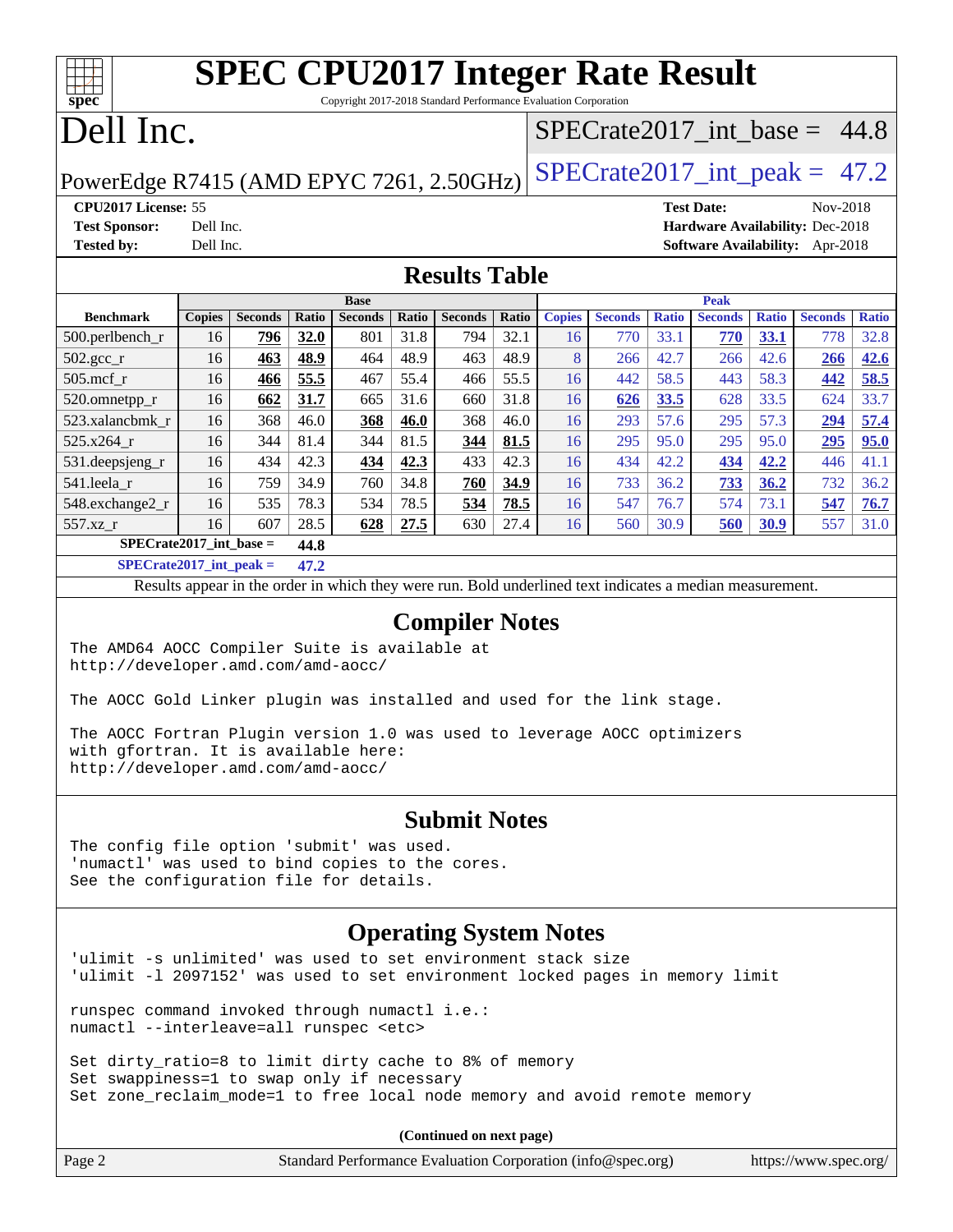

# **[SPEC CPU2017 Integer Rate Result](http://www.spec.org/auto/cpu2017/Docs/result-fields.html#SPECCPU2017IntegerRateResult)**

Copyright 2017-2018 Standard Performance Evaluation Corporation

# Dell Inc.

 $SPECrate2017\_int\_base = 44.8$ 

PowerEdge R7415 (AMD EPYC 7261, 2.50GHz) SPECrate  $2017$ \_int\_peak = 47.2

**[CPU2017 License:](http://www.spec.org/auto/cpu2017/Docs/result-fields.html#CPU2017License)** 55 **[Test Date:](http://www.spec.org/auto/cpu2017/Docs/result-fields.html#TestDate)** Nov-2018 **[Test Sponsor:](http://www.spec.org/auto/cpu2017/Docs/result-fields.html#TestSponsor)** Dell Inc. **[Hardware Availability:](http://www.spec.org/auto/cpu2017/Docs/result-fields.html#HardwareAvailability)** Dec-2018 **[Tested by:](http://www.spec.org/auto/cpu2017/Docs/result-fields.html#Testedby)** Dell Inc. **[Software Availability:](http://www.spec.org/auto/cpu2017/Docs/result-fields.html#SoftwareAvailability)** Apr-2018

### **[Operating System Notes \(Continued\)](http://www.spec.org/auto/cpu2017/Docs/result-fields.html#OperatingSystemNotes)**

sync then drop\_caches=3 to reset caches before invoking runcpu

dirty\_ratio, swappiness, zone\_reclaim\_mode and drop\_caches were all set using privileged echo (e.g. echo 1 > /proc/sys/vm/swappiness).

Transparent huge pages were enabled for this run (OS default)

### **[General Notes](http://www.spec.org/auto/cpu2017/Docs/result-fields.html#GeneralNotes)**

Environment variables set by runcpu before the start of the run: LD\_LIBRARY\_PATH = "/home/cpu2017-1.0.5/amd1704-rate-libs-revD/64;/home/cpu2017-1.0.5/amd1704-rate-libs-revD/32:" MALLOC\_CONF = "lg\_chunk:26"

Binaries were compiled on a system with 2x AMD EPYC 7601 CPU + 512GB Memory using RHEL 7.4 NA: The test sponsor attests, as of date of publication, that CVE-2017-5754 (Meltdown) is mitigated in the system as tested and documented. Yes: The test sponsor attests, as of date of publication, that CVE-2017-5753 (Spectre variant 1) is mitigated in the system as tested and documented. Yes: The test sponsor attests, as of date of publication, that CVE-2017-5715 (Spectre variant 2) is mitigated in the system as tested and documented.

jemalloc: configured and built with GCC v4.8.5 in RHEL v7.2 under default conditions. jemalloc: sources available from jemalloc.net or <https://github.com/jemalloc/jemalloc/releases> jemalloc uses environment variable MALLOC\_CONF with values narenas and lg\_chunk: narenas: sets the maximum number of arenas to use for automatic multiplexing of threads and arenas. lg\_chunk: set the virtual memory chunk size (log base 2). For example, lg\_chunk:21 sets the default chunk size to 2^21 = 2MiB.

### **[Platform Notes](http://www.spec.org/auto/cpu2017/Docs/result-fields.html#PlatformNotes)**

 BIOS settings: Memory Interleaving set to Channel Interleaving Virtualization Technology disabled System Profile set to Custom CPU Power Management set to Maximum Performance Memory Frequency set to Maximum Performance Turbo Boost enabled C States set to Autonomous Memory Patrol Scrub disabled

**(Continued on next page)**

Page 3 Standard Performance Evaluation Corporation [\(info@spec.org\)](mailto:info@spec.org) <https://www.spec.org/>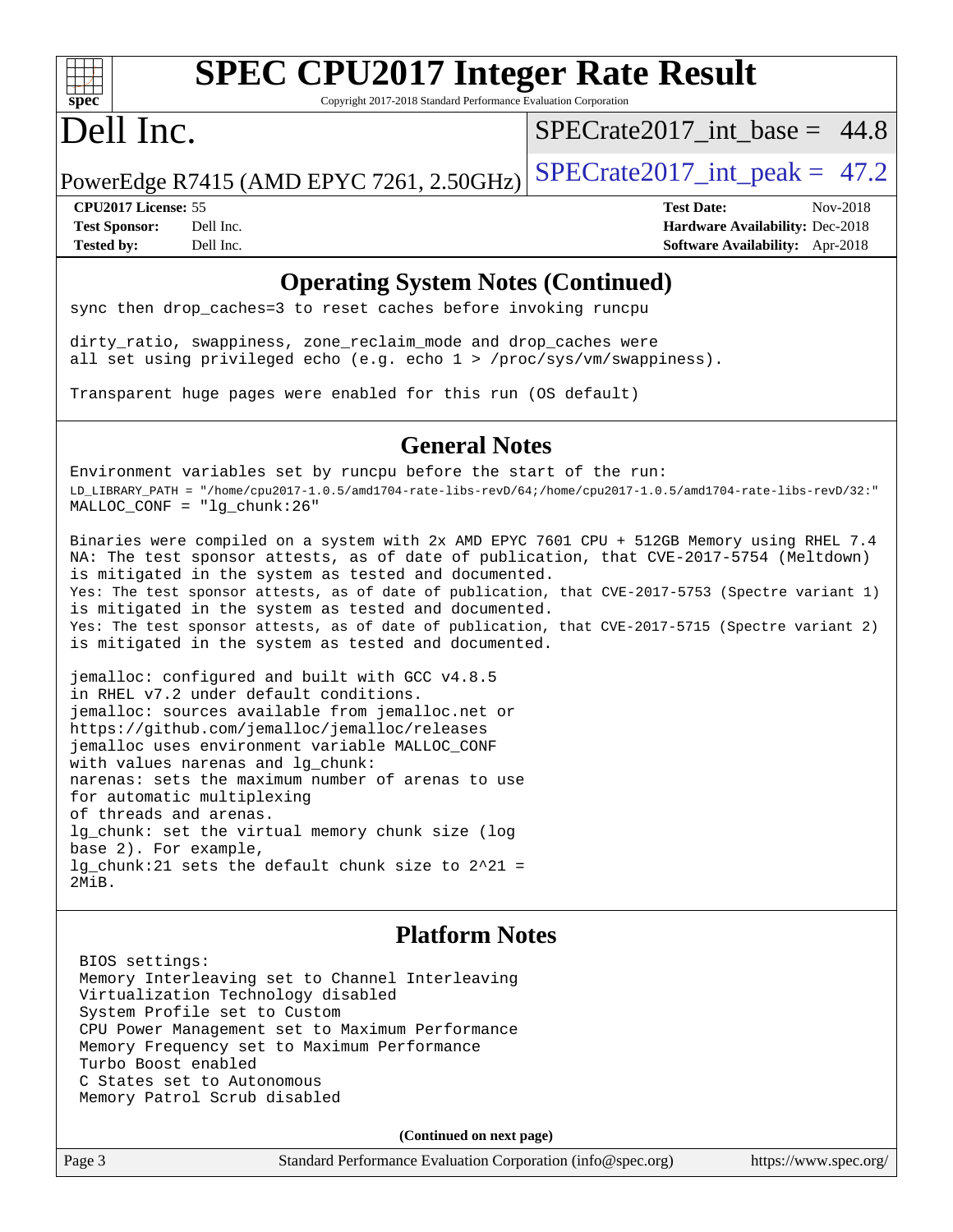|                                                                                                                                                                                                                                                                                                                                                                                                                                                                                                                                                                                                                                                                                                                                                                                                                                                                                                                                                                                                                           | <b>SPEC CPU2017 Integer Rate Result</b>                                          |  |                                  |  |  |
|---------------------------------------------------------------------------------------------------------------------------------------------------------------------------------------------------------------------------------------------------------------------------------------------------------------------------------------------------------------------------------------------------------------------------------------------------------------------------------------------------------------------------------------------------------------------------------------------------------------------------------------------------------------------------------------------------------------------------------------------------------------------------------------------------------------------------------------------------------------------------------------------------------------------------------------------------------------------------------------------------------------------------|----------------------------------------------------------------------------------|--|----------------------------------|--|--|
| $spec*$<br>Dell Inc.                                                                                                                                                                                                                                                                                                                                                                                                                                                                                                                                                                                                                                                                                                                                                                                                                                                                                                                                                                                                      | Copyright 2017-2018 Standard Performance Evaluation Corporation                  |  | $SPECrate2017\_int\_base = 44.8$ |  |  |
| PowerEdge R7415 (AMD EPYC 7261, 2.50GHz)                                                                                                                                                                                                                                                                                                                                                                                                                                                                                                                                                                                                                                                                                                                                                                                                                                                                                                                                                                                  |                                                                                  |  | $SPECrate2017\_int\_peak = 47.2$ |  |  |
| CPU2017 License: 55                                                                                                                                                                                                                                                                                                                                                                                                                                                                                                                                                                                                                                                                                                                                                                                                                                                                                                                                                                                                       |                                                                                  |  | <b>Test Date:</b><br>Nov-2018    |  |  |
| <b>Test Sponsor:</b><br>Dell Inc.                                                                                                                                                                                                                                                                                                                                                                                                                                                                                                                                                                                                                                                                                                                                                                                                                                                                                                                                                                                         |                                                                                  |  | Hardware Availability: Dec-2018  |  |  |
| <b>Tested by:</b><br>Dell Inc.                                                                                                                                                                                                                                                                                                                                                                                                                                                                                                                                                                                                                                                                                                                                                                                                                                                                                                                                                                                            |                                                                                  |  | Software Availability: Apr-2018  |  |  |
|                                                                                                                                                                                                                                                                                                                                                                                                                                                                                                                                                                                                                                                                                                                                                                                                                                                                                                                                                                                                                           | <b>Platform Notes (Continued)</b>                                                |  |                                  |  |  |
| Memory Refresh Rate set to 1x<br>PCI ASPM L1 Link Power Management disabled<br>Determinism Slider set to Power Determinism<br>Sysinfo program /home/cpu2017-1.0.5/bin/sysinfo<br>Rev: r5974 of 2018-05-19 9bcde8f2999c33d61f64985e45859ea9<br>running on linux-f185 Tue Nov 20 06:34:54 2018<br>SUT (System Under Test) info as seen by some common utilities.<br>For more information on this section, see<br>https://www.spec.org/cpu2017/Docs/config.html#sysinfo<br>From /proc/cpuinfo<br>model name: AMD EPYC 7261 8-Core Processor<br>"physical id"s (chips)<br>$\mathbf{1}$<br>16 "processors"<br>cores, siblings (Caution: counting these is hw and system dependent. The following<br>excerpts from /proc/cpuinfo might not be reliable. Use with caution.)<br>$cpu$ cores : $8$<br>siblings : 16<br>physical 0: cores 0 8 12 16 20 24 28<br>From 1scpu:<br>Architecture:<br>$CPU$ op-mode( $s$ ):<br>Byte Order:<br>CPU(s):<br>On-line CPU(s) list:<br>Thread(s) per core:<br>Core(s) per socket:<br>Socket(s): | x86_64<br>$32$ -bit, $64$ -bit<br>Little Endian<br>16<br>$0 - 15$<br>2<br>8<br>1 |  |                                  |  |  |
| NUMA node(s):<br>Vendor ID:                                                                                                                                                                                                                                                                                                                                                                                                                                                                                                                                                                                                                                                                                                                                                                                                                                                                                                                                                                                               | 4<br>AuthenticAMD                                                                |  |                                  |  |  |
| CPU family:                                                                                                                                                                                                                                                                                                                                                                                                                                                                                                                                                                                                                                                                                                                                                                                                                                                                                                                                                                                                               | 23                                                                               |  |                                  |  |  |
| Model:<br>Model name:                                                                                                                                                                                                                                                                                                                                                                                                                                                                                                                                                                                                                                                                                                                                                                                                                                                                                                                                                                                                     | $\mathbf 1$<br>AMD EPYC 7261 8-Core Processor                                    |  |                                  |  |  |
| Stepping:                                                                                                                                                                                                                                                                                                                                                                                                                                                                                                                                                                                                                                                                                                                                                                                                                                                                                                                                                                                                                 | 2                                                                                |  |                                  |  |  |
| CPU MHz:                                                                                                                                                                                                                                                                                                                                                                                                                                                                                                                                                                                                                                                                                                                                                                                                                                                                                                                                                                                                                  | 2495.253                                                                         |  |                                  |  |  |
| BogoMIPS:<br>Virtualization:                                                                                                                                                                                                                                                                                                                                                                                                                                                                                                                                                                                                                                                                                                                                                                                                                                                                                                                                                                                              | 4990.50<br>$AMD-V$                                                               |  |                                  |  |  |
| L1d cache:                                                                                                                                                                                                                                                                                                                                                                                                                                                                                                                                                                                                                                                                                                                                                                                                                                                                                                                                                                                                                | 32K                                                                              |  |                                  |  |  |
| Lli cache:                                                                                                                                                                                                                                                                                                                                                                                                                                                                                                                                                                                                                                                                                                                                                                                                                                                                                                                                                                                                                | 64K                                                                              |  |                                  |  |  |
| L2 cache:                                                                                                                                                                                                                                                                                                                                                                                                                                                                                                                                                                                                                                                                                                                                                                                                                                                                                                                                                                                                                 | 512K                                                                             |  |                                  |  |  |
| L3 cache:<br>NUMA node0 CPU(s):                                                                                                                                                                                                                                                                                                                                                                                                                                                                                                                                                                                                                                                                                                                                                                                                                                                                                                                                                                                           | 8192K<br>0, 4, 8, 12                                                             |  |                                  |  |  |
| NUMA nodel CPU(s):                                                                                                                                                                                                                                                                                                                                                                                                                                                                                                                                                                                                                                                                                                                                                                                                                                                                                                                                                                                                        | 1, 5, 9, 13                                                                      |  |                                  |  |  |
| NUMA node2 CPU(s):                                                                                                                                                                                                                                                                                                                                                                                                                                                                                                                                                                                                                                                                                                                                                                                                                                                                                                                                                                                                        | 2,6,10,14                                                                        |  |                                  |  |  |
| NUMA $node3$ $CPU(s):$                                                                                                                                                                                                                                                                                                                                                                                                                                                                                                                                                                                                                                                                                                                                                                                                                                                                                                                                                                                                    | 3, 7, 11, 15                                                                     |  |                                  |  |  |
| (Continued on next page)                                                                                                                                                                                                                                                                                                                                                                                                                                                                                                                                                                                                                                                                                                                                                                                                                                                                                                                                                                                                  |                                                                                  |  |                                  |  |  |
| Page 4                                                                                                                                                                                                                                                                                                                                                                                                                                                                                                                                                                                                                                                                                                                                                                                                                                                                                                                                                                                                                    | Standard Performance Evaluation Corporation (info@spec.org)                      |  | https://www.spec.org/            |  |  |
|                                                                                                                                                                                                                                                                                                                                                                                                                                                                                                                                                                                                                                                                                                                                                                                                                                                                                                                                                                                                                           |                                                                                  |  |                                  |  |  |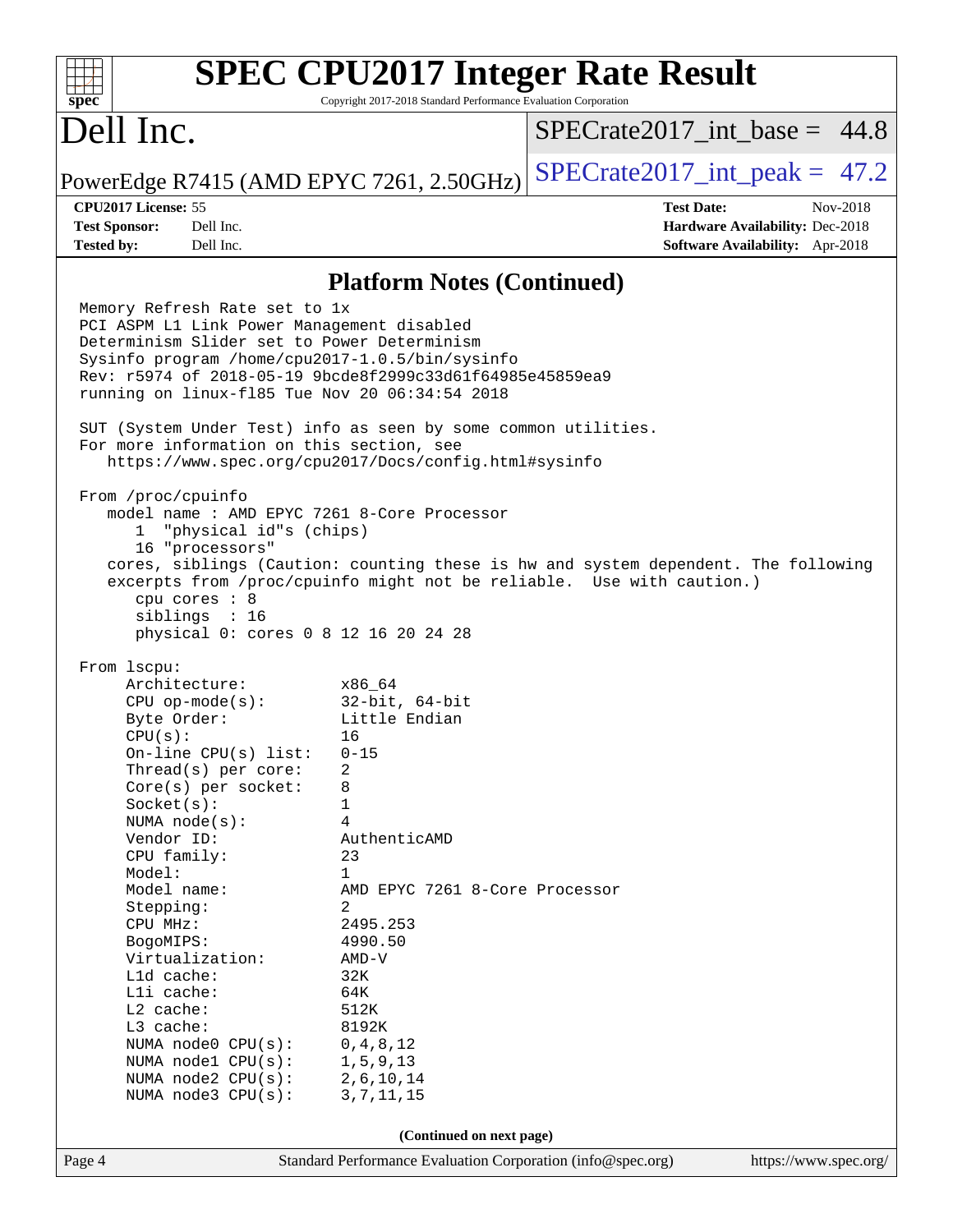| <b>SPEC CPU2017 Integer Rate Result</b><br>spec <sup>®</sup><br>Copyright 2017-2018 Standard Performance Evaluation Corporation                                                                                                                                                                                                                                                                                                                                                                                                                                                                                                                                                                                                                                                                                                                                                                                                                                                                                                                                                                                                                                                                                                                                                                                                                                                                                                                                                                                                                                                                                                                    |                                                               |
|----------------------------------------------------------------------------------------------------------------------------------------------------------------------------------------------------------------------------------------------------------------------------------------------------------------------------------------------------------------------------------------------------------------------------------------------------------------------------------------------------------------------------------------------------------------------------------------------------------------------------------------------------------------------------------------------------------------------------------------------------------------------------------------------------------------------------------------------------------------------------------------------------------------------------------------------------------------------------------------------------------------------------------------------------------------------------------------------------------------------------------------------------------------------------------------------------------------------------------------------------------------------------------------------------------------------------------------------------------------------------------------------------------------------------------------------------------------------------------------------------------------------------------------------------------------------------------------------------------------------------------------------------|---------------------------------------------------------------|
| Dell Inc.                                                                                                                                                                                                                                                                                                                                                                                                                                                                                                                                                                                                                                                                                                                                                                                                                                                                                                                                                                                                                                                                                                                                                                                                                                                                                                                                                                                                                                                                                                                                                                                                                                          | $SPECrate2017\_int\_base = 44.8$                              |
| PowerEdge R7415 (AMD EPYC 7261, 2.50GHz)                                                                                                                                                                                                                                                                                                                                                                                                                                                                                                                                                                                                                                                                                                                                                                                                                                                                                                                                                                                                                                                                                                                                                                                                                                                                                                                                                                                                                                                                                                                                                                                                           | $SPECrate2017\_int\_peak = 47.2$                              |
| CPU2017 License: 55                                                                                                                                                                                                                                                                                                                                                                                                                                                                                                                                                                                                                                                                                                                                                                                                                                                                                                                                                                                                                                                                                                                                                                                                                                                                                                                                                                                                                                                                                                                                                                                                                                | <b>Test Date:</b><br>Nov-2018                                 |
| <b>Test Sponsor:</b><br>Dell Inc.                                                                                                                                                                                                                                                                                                                                                                                                                                                                                                                                                                                                                                                                                                                                                                                                                                                                                                                                                                                                                                                                                                                                                                                                                                                                                                                                                                                                                                                                                                                                                                                                                  | Hardware Availability: Dec-2018                               |
| <b>Tested by:</b><br>Dell Inc.                                                                                                                                                                                                                                                                                                                                                                                                                                                                                                                                                                                                                                                                                                                                                                                                                                                                                                                                                                                                                                                                                                                                                                                                                                                                                                                                                                                                                                                                                                                                                                                                                     | Software Availability: Apr-2018                               |
| <b>Platform Notes (Continued)</b>                                                                                                                                                                                                                                                                                                                                                                                                                                                                                                                                                                                                                                                                                                                                                                                                                                                                                                                                                                                                                                                                                                                                                                                                                                                                                                                                                                                                                                                                                                                                                                                                                  |                                                               |
| Flags:<br>pat pse36 clflush mmx fxsr sse sse2 ht syscall nx mmxext fxsr_opt pdpe1gb rdtscp lm<br>constant_tsc rep_good nopl nonstop_tsc extd_apicid amd_dcm aperfmperf eagerfpu pni<br>pclmulqdq monitor ssse3 fma cx16 sse4_1 sse4_2 movbe popcnt aes xsave avx f16c<br>rdrand lahf_lm cmp_legacy svm extapic cr8_legacy abm sse4a misalignsse 3dnowprefetch<br>osvw skinit wdt tce topoext perfctr_core perfctr_nb bpext perfctr_12 mwaitx arat cpb<br>hw_pstate retpoline retpoline_amd npt lbrv svm_lock nrip_save tsc_scale vmcb_clean<br>flushbyasid decodeassists pausefilter pfthreshold vmmcall avic fsgsbase bmil avx2<br>smep bmi2 rdseed adx smap clflushopt sha_ni xsaveopt xsavec xgetbvl clzero irperf<br>ibpb overflow_recov succor smca<br>/proc/cpuinfo cache data<br>cache size : 512 KB<br>From numactl --hardware WARNING: a numactl 'node' might or might not correspond to a<br>physical chip.<br>$available: 4 nodes (0-3)$<br>node 0 cpus: 0 4 8 12<br>node 0 size: 128621 MB<br>node 0 free: 128477 MB<br>node 1 cpus: 1 5 9 13<br>node 1 size: 129018 MB<br>node 1 free: 128869 MB<br>node 2 cpus: 2 6 10 14<br>node 2 size: 129018 MB<br>node 2 free: 128851 MB<br>node 3 cpus: 3 7 11 15<br>node 3 size: 129017 MB<br>node 3 free: 128878 MB<br>node distances:<br>node<br>$\mathbf 1$<br>$\overline{\phantom{0}}$<br>2<br>3<br>0:<br>10<br>16<br>16<br>16<br>1:<br>16<br>10 16<br>16<br>2:<br>16<br>16 10<br>16<br>3:<br>16<br>16 16<br>10<br>From /proc/meminfo<br>MemTotal:<br>528052376 kB<br>HugePages_Total:<br>0<br>Hugepagesize:<br>2048 kB<br>/usr/bin/lsb_release -d<br>SUSE Linux Enterprise Server 12 SP3 | fpu vme de pse tsc msr pae mce cx8 apic sep mtrr pge mca cmov |
| From /etc/*release* /etc/*version*                                                                                                                                                                                                                                                                                                                                                                                                                                                                                                                                                                                                                                                                                                                                                                                                                                                                                                                                                                                                                                                                                                                                                                                                                                                                                                                                                                                                                                                                                                                                                                                                                 |                                                               |
| SuSE-release:<br>SUSE Linux Enterprise Server 12 (x86_64)                                                                                                                                                                                                                                                                                                                                                                                                                                                                                                                                                                                                                                                                                                                                                                                                                                                                                                                                                                                                                                                                                                                                                                                                                                                                                                                                                                                                                                                                                                                                                                                          |                                                               |
| (Continued on next page)                                                                                                                                                                                                                                                                                                                                                                                                                                                                                                                                                                                                                                                                                                                                                                                                                                                                                                                                                                                                                                                                                                                                                                                                                                                                                                                                                                                                                                                                                                                                                                                                                           |                                                               |
| Standard Performance Evaluation Corporation (info@spec.org)<br>Page 5                                                                                                                                                                                                                                                                                                                                                                                                                                                                                                                                                                                                                                                                                                                                                                                                                                                                                                                                                                                                                                                                                                                                                                                                                                                                                                                                                                                                                                                                                                                                                                              | https://www.spec.org/                                         |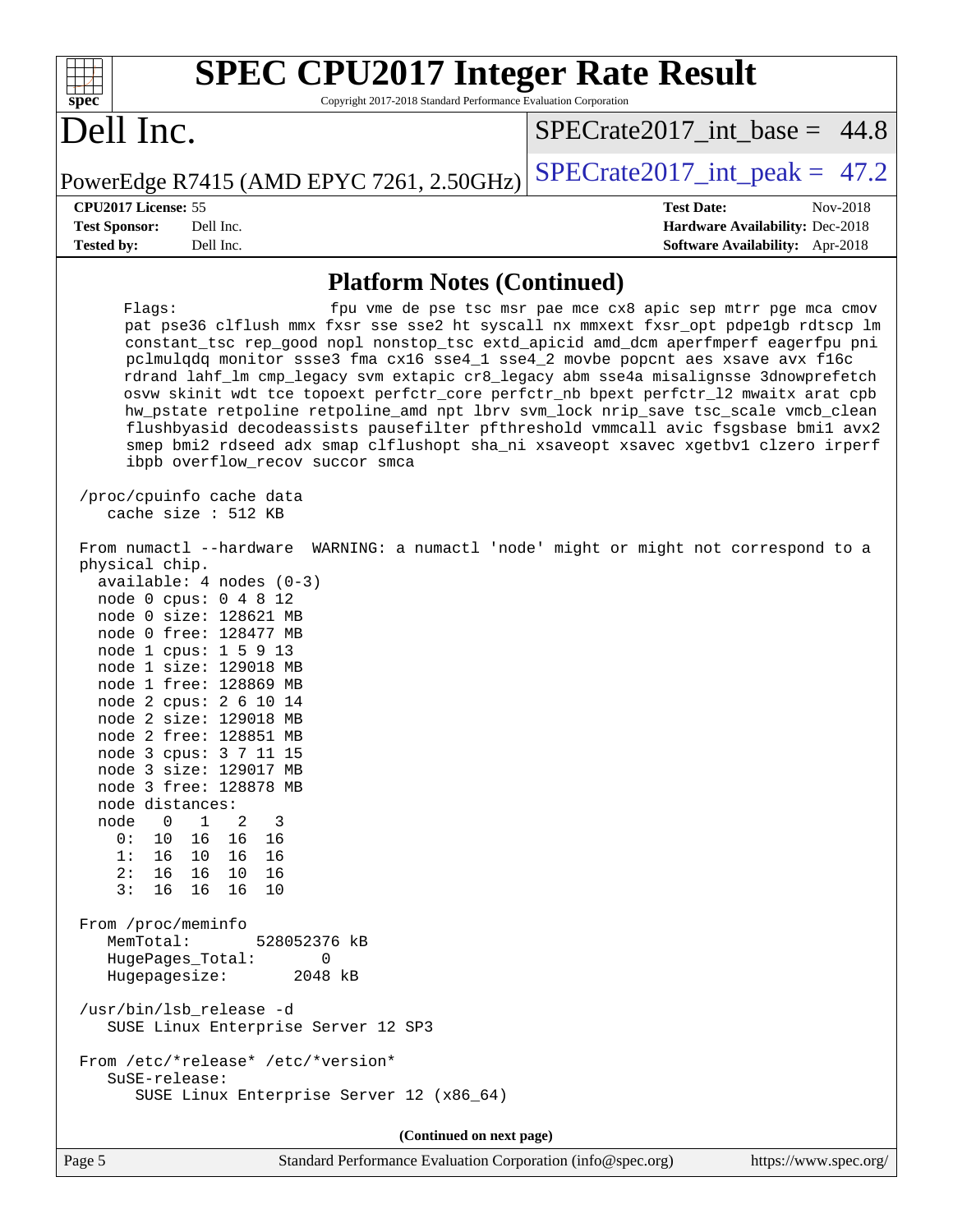| <b>SPEC CPU2017 Integer Rate Result</b><br>spec <sup>®</sup><br>Copyright 2017-2018 Standard Performance Evaluation Corporation                                                                                                                                                                                                                                                                                                                    |                                        |
|----------------------------------------------------------------------------------------------------------------------------------------------------------------------------------------------------------------------------------------------------------------------------------------------------------------------------------------------------------------------------------------------------------------------------------------------------|----------------------------------------|
| Dell Inc.                                                                                                                                                                                                                                                                                                                                                                                                                                          | $SPECTate2017$ _int_base = 44.8        |
| PowerEdge R7415 (AMD EPYC 7261, 2.50GHz)                                                                                                                                                                                                                                                                                                                                                                                                           | $SPECrate2017\_int\_peak = 47.2$       |
| CPU2017 License: 55                                                                                                                                                                                                                                                                                                                                                                                                                                | <b>Test Date:</b><br>Nov-2018          |
| <b>Test Sponsor:</b><br>Dell Inc.                                                                                                                                                                                                                                                                                                                                                                                                                  | <b>Hardware Availability: Dec-2018</b> |
| <b>Tested by:</b><br>Dell Inc.                                                                                                                                                                                                                                                                                                                                                                                                                     | Software Availability: Apr-2018        |
| <b>Platform Notes (Continued)</b>                                                                                                                                                                                                                                                                                                                                                                                                                  |                                        |
| $VERSION = 12$                                                                                                                                                                                                                                                                                                                                                                                                                                     |                                        |
| PATCHLEVEL = 3<br># This file is deprecated and will be removed in a future service pack or release.<br># Please check /etc/os-release for details about this release.<br>os-release:<br>NAME="SLES"<br>VERSION="12-SP3"<br>VERSION_ID="12.3"<br>PRETTY_NAME="SUSE Linux Enterprise Server 12 SP3"<br>ID="sles"<br>ANSI COLOR="0;32"                                                                                                               |                                        |
| CPE_NAME="cpe:/o:suse:sles:12:sp3"                                                                                                                                                                                                                                                                                                                                                                                                                 |                                        |
| uname $-a$ :<br>Linux linux-f185 4.4.126-94.22-default #1 SMP Wed Apr 11 07:45:03 UTC 2018 (9649989)<br>x86_64 x86_64 x86_64 GNU/Linux                                                                                                                                                                                                                                                                                                             |                                        |
| Kernel self-reported vulnerability status:                                                                                                                                                                                                                                                                                                                                                                                                         |                                        |
| CVE-2017-5754 (Meltdown):<br>Not affected<br>CVE-2017-5753 (Spectre variant 1): Mitigation: __user pointer sanitization<br>CVE-2017-5715 (Spectre variant 2): Mitigation: Full AMD retpoline + IBPB                                                                                                                                                                                                                                                |                                        |
| $run-level$ 3 Nov 20 06:34 last=5                                                                                                                                                                                                                                                                                                                                                                                                                  |                                        |
| SPEC is set to: /home/cpu2017-1.0.5<br>Type Size Used Avail Use% Mounted on<br>Filesystem<br>$/\text{dev/sda4}$<br>xfs<br>1.8T 9.5G 1.8T<br>1% /home                                                                                                                                                                                                                                                                                               |                                        |
| Additional information from dmidecode follows. WARNING: Use caution when you interpret<br>this section. The 'dmidecode' program reads system data which is "intended to allow<br>hardware to be accurately determined", but the intent may not be met, as there are<br>frequent changes to hardware, firmware, and the "DMTF SMBIOS" standard.<br>BIOS Dell Inc. 1.6.4 10/04/2018<br>Memory:<br>8x 80CE863280CE M386A8K40BM2-CTD 64 GB 4 rank 2666 |                                        |
| 8x Not Specified Not Specified                                                                                                                                                                                                                                                                                                                                                                                                                     |                                        |
| (End of data from sysinfo program)                                                                                                                                                                                                                                                                                                                                                                                                                 |                                        |
| <b>Compiler Version Notes</b>                                                                                                                                                                                                                                                                                                                                                                                                                      |                                        |
| $CC$ 502. $qcc$ $r$ ( $peak$ )                                                                                                                                                                                                                                                                                                                                                                                                                     |                                        |
|                                                                                                                                                                                                                                                                                                                                                                                                                                                    |                                        |
| AOCC.LLVM.4.0.0.B35.2017_04_26 clang version 4.0.0 (CLANG:) (based on LLVM                                                                                                                                                                                                                                                                                                                                                                         |                                        |
| (Continued on next page)                                                                                                                                                                                                                                                                                                                                                                                                                           |                                        |
| Page 6<br>Standard Performance Evaluation Corporation (info@spec.org)                                                                                                                                                                                                                                                                                                                                                                              | https://www.spec.org/                  |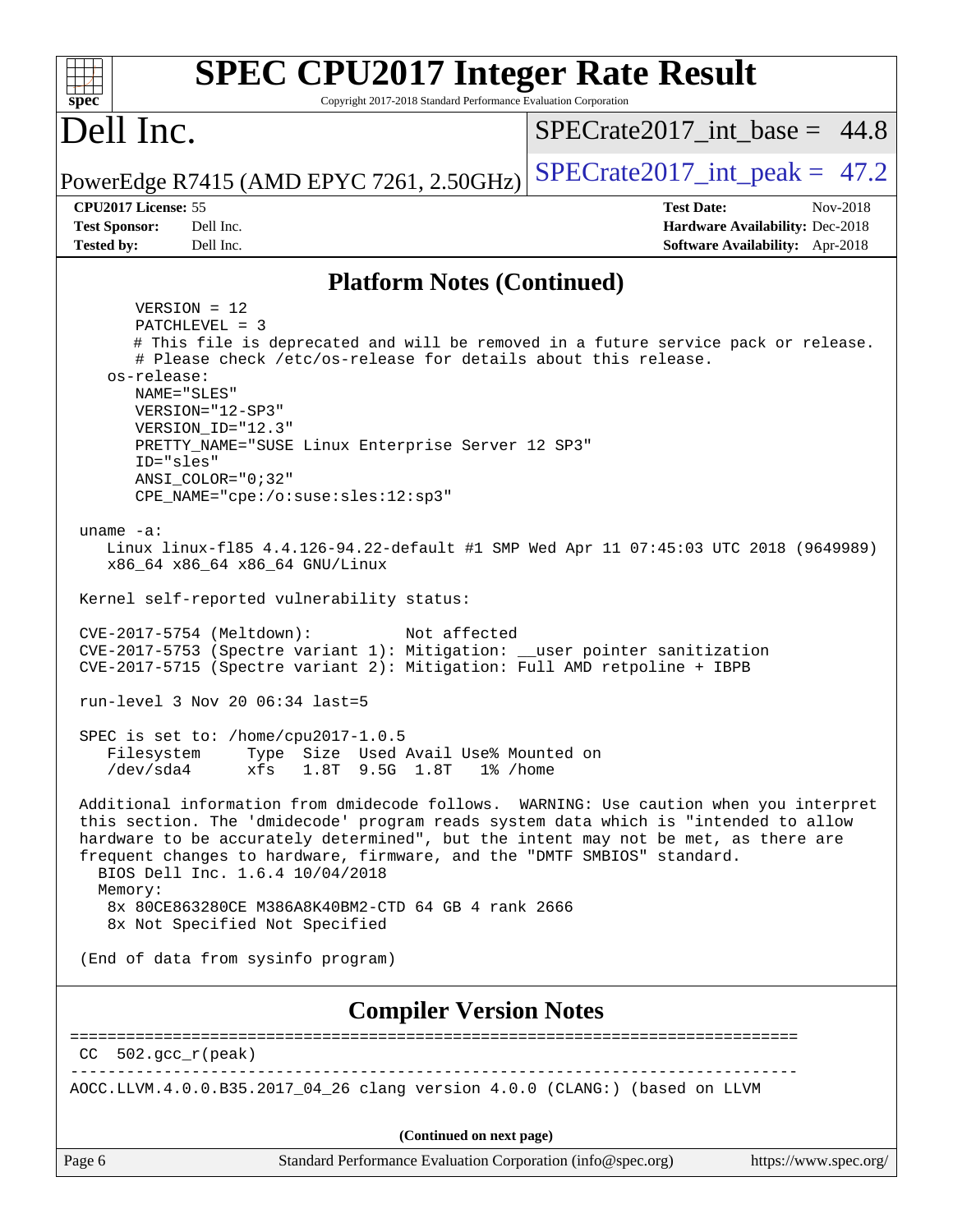# **[SPEC CPU2017 Integer Rate Result](http://www.spec.org/auto/cpu2017/Docs/result-fields.html#SPECCPU2017IntegerRateResult)**

Copyright 2017-2018 Standard Performance Evaluation Corporation

# Dell Inc.

**[spec](http://www.spec.org/)**

 $+\ +$ 

 $SPECrate2017\_int\_base = 44.8$ 

PowerEdge R7415 (AMD EPYC 7261, 2.50GHz) [SPECrate2017\\_int\\_peak =](http://www.spec.org/auto/cpu2017/Docs/result-fields.html#SPECrate2017intpeak)  $47.2$ 

**[CPU2017 License:](http://www.spec.org/auto/cpu2017/Docs/result-fields.html#CPU2017License)** 55 **[Test Date:](http://www.spec.org/auto/cpu2017/Docs/result-fields.html#TestDate)** Nov-2018 **[Test Sponsor:](http://www.spec.org/auto/cpu2017/Docs/result-fields.html#TestSponsor)** Dell Inc. **[Hardware Availability:](http://www.spec.org/auto/cpu2017/Docs/result-fields.html#HardwareAvailability)** Dec-2018 **[Tested by:](http://www.spec.org/auto/cpu2017/Docs/result-fields.html#Testedby)** Dell Inc. **[Software Availability:](http://www.spec.org/auto/cpu2017/Docs/result-fields.html#SoftwareAvailability)** Apr-2018

## **[Compiler Version Notes \(Continued\)](http://www.spec.org/auto/cpu2017/Docs/result-fields.html#CompilerVersionNotes)**

| Page 7                                                                                     | Standard Performance Evaluation Corporation (info@spec.org)                                                                            | https://www.spec.org/ |
|--------------------------------------------------------------------------------------------|----------------------------------------------------------------------------------------------------------------------------------------|-----------------------|
|                                                                                            | (Continued on next page)                                                                                                               |                       |
| Thread model: posix                                                                        | InstalledDir: /root/work/compilers/AOCC-1.0-Compiler/bin<br>____________________________                                               |                       |
| AOCC.LLVM.4.0.0.B35.2017_04_26)<br>Target: x86_64-unknown-linux-gnu                        | AOCC.LLVM.4.0.0.B35.2017_04_26 clang version 4.0.0 (CLANG:) (based on LLVM                                                             |                       |
| CC.                                                                                        | $500. perlbench_r (peak) 525.x264_r (peak)$                                                                                            |                       |
|                                                                                            | InstalledDir: /root/work/compilers/AOCC-1.0-Compiler/bin                                                                               |                       |
| AOCC.LLVM.4.0.0.B35.2017_04_26)<br>Target: x86_64-unknown-linux-gnu<br>Thread model: posix | AOCC.LLVM.4.0.0.B35.2017_04_26 clang version 4.0.0 (CLANG:) (based on LLVM                                                             |                       |
| peak) 541.leela_r(base)                                                                    | CXXC 520.omnetpp_r(base, peak) 523.xalancbmk_r(base) 531.deepsjeng_r(base,                                                             |                       |
| AOCC.LLVM.4.0.0.B35.2017_04_26)<br>Target: x86_64-unknown-linux-gnu<br>Thread model: posix | AOCC.LLVM.4.0.0.B35.2017_04_26 clang version 4.0.0 (CLANG:) (based on LLVM<br>InstalledDir: /root/work/compilers/AOCC-1.0-Compiler/bin |                       |
| CC.                                                                                        | $500. perlbench_r(base) 502. gcc_r(base) 505. mcf_r(base, peak)$<br>525.x264_r(base) 557.xz_r(base, peak)                              |                       |
| AOCC.LLVM.4.0.0.B35.2017_04_26)<br>Target: i386-unknown-linux-gnu<br>Thread model: posix   | AOCC.LLVM.4.0.0.B35.2017_04_26 clang version 4.0.0 (CLANG:) (based on LLVM<br>InstalledDir: /root/work/compilers/AOCC-1.0-Compiler/bin |                       |
| $CXXC$ 523.xalancbmk $r$ (peak)                                                            |                                                                                                                                        |                       |
|                                                                                            |                                                                                                                                        |                       |
| Target: i386-unknown-linux-gnu<br>Thread model: posix                                      | InstalledDir: /root/work/compilers/AOCC-1.0-Compiler/bin                                                                               |                       |
| AOCC.LLVM.4.0.0.B35.2017_04_26)                                                            |                                                                                                                                        |                       |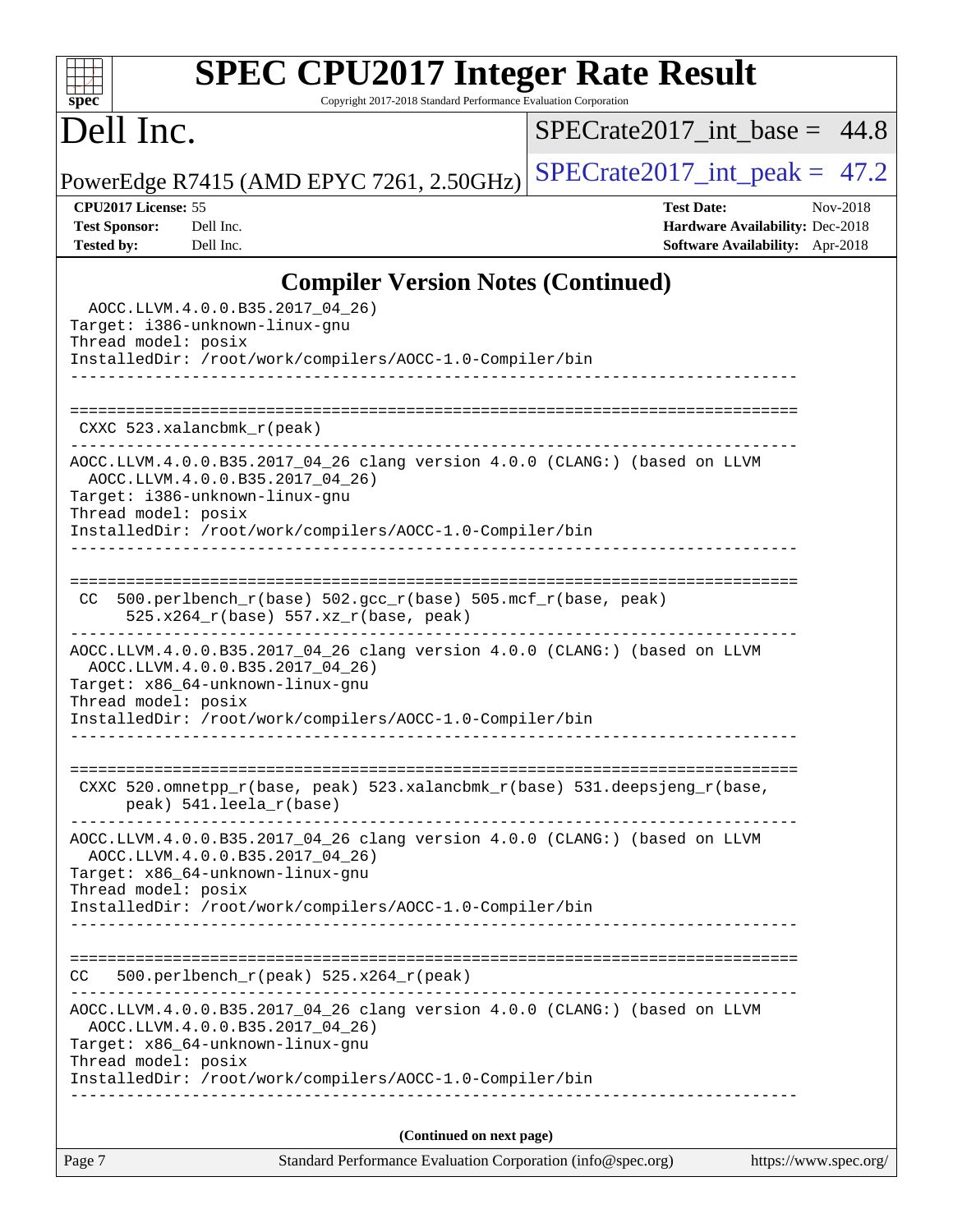### $+\ +$ **[spec](http://www.spec.org/)**

# **[SPEC CPU2017 Integer Rate Result](http://www.spec.org/auto/cpu2017/Docs/result-fields.html#SPECCPU2017IntegerRateResult)**

Copyright 2017-2018 Standard Performance Evaluation Corporation

# Dell Inc.

SPECrate2017 int\_base =  $44.8$ 

PowerEdge R7415 (AMD EPYC 7261, 2.50GHz)  $\left|$  [SPECrate2017\\_int\\_peak =](http://www.spec.org/auto/cpu2017/Docs/result-fields.html#SPECrate2017intpeak) 47.2

| <b>Test Sponsor:</b> | Dell Inc |
|----------------------|----------|
| <b>Tested by:</b>    | Dell Inc |

**[CPU2017 License:](http://www.spec.org/auto/cpu2017/Docs/result-fields.html#CPU2017License)** 55 **[Test Date:](http://www.spec.org/auto/cpu2017/Docs/result-fields.html#TestDate)** Nov-2018 **[Hardware Availability:](http://www.spec.org/auto/cpu2017/Docs/result-fields.html#HardwareAvailability) Dec-2018 [Software Availability:](http://www.spec.org/auto/cpu2017/Docs/result-fields.html#SoftwareAvailability)** Apr-2018

## **[Compiler Version Notes \(Continued\)](http://www.spec.org/auto/cpu2017/Docs/result-fields.html#CompilerVersionNotes)**

============================================================================== CXXC 541.leela\_r(peak) ------------------------------------------------------------------------------ AOCC.LLVM.4.0.0.B35.2017\_04\_26 clang version 4.0.0 (CLANG:) (based on LLVM AOCC.LLVM.4.0.0.B35.2017\_04\_26) Target: x86\_64-unknown-linux-gnu Thread model: posix InstalledDir: /root/work/compilers/AOCC-1.0-Compiler/bin ------------------------------------------------------------------------------ ============================================================================== FC 548.exchange2\_r(base, peak) ------------------------------------------------------------------------------ GNU Fortran (GCC) 4.8.2 Copyright (C) 2013 Free Software Foundation, Inc. GNU Fortran comes with NO WARRANTY, to the extent permitted by law. You may redistribute copies of GNU Fortran under the terms of the GNU General Public License. For more information about these matters, see the file named COPYING ------------------------------------------------------------------------------

## **[Base Compiler Invocation](http://www.spec.org/auto/cpu2017/Docs/result-fields.html#BaseCompilerInvocation)**

[C benchmarks](http://www.spec.org/auto/cpu2017/Docs/result-fields.html#Cbenchmarks): [clang](http://www.spec.org/cpu2017/results/res2018q4/cpu2017-20181210-10149.flags.html#user_CCbase_Fclang3_a68b77bfed473bd9cdd22529af008e8306c2e3948617c8991604c1a2000ee4a73ef90dd8bc793e105fe4165a625d26dacbda4708d828ad19048918c071b363ec)

[C++ benchmarks:](http://www.spec.org/auto/cpu2017/Docs/result-fields.html#CXXbenchmarks) [clang++](http://www.spec.org/cpu2017/results/res2018q4/cpu2017-20181210-10149.flags.html#user_CXXbase_Fclang3_57a48582e5be507d19b2527b3e7d4f85d9b8669ffc9a8a0dbb9bcf949a918a58bbab411e0c4d14a3922022a3e425a90db94042683824c1806feff4324ca1000d)

[Fortran benchmarks](http://www.spec.org/auto/cpu2017/Docs/result-fields.html#Fortranbenchmarks): [clang](http://www.spec.org/cpu2017/results/res2018q4/cpu2017-20181210-10149.flags.html#user_FCbase_Fclang3_a68b77bfed473bd9cdd22529af008e8306c2e3948617c8991604c1a2000ee4a73ef90dd8bc793e105fe4165a625d26dacbda4708d828ad19048918c071b363ec) [gfortran](http://www.spec.org/cpu2017/results/res2018q4/cpu2017-20181210-10149.flags.html#user_FCbase_aocc-gfortran_128c91a56d61ddb07404721e65b8f9498c31a443dacbd3b7f212891090eca86e2d099b520f75b99e9e8ac4fdec01f4d15f0b65e47123ec4c42b0759045731a1f)

# **[Base Portability Flags](http://www.spec.org/auto/cpu2017/Docs/result-fields.html#BasePortabilityFlags)**

 500.perlbench\_r: [-DSPEC\\_LINUX\\_X64](http://www.spec.org/cpu2017/results/res2018q4/cpu2017-20181210-10149.flags.html#b500.perlbench_r_basePORTABILITY_DSPEC_LINUX_X64) [-DSPEC\\_LP64](http://www.spec.org/cpu2017/results/res2018q4/cpu2017-20181210-10149.flags.html#b500.perlbench_r_baseEXTRA_PORTABILITY_DSPEC_LP64) 502.gcc\_r: [-DSPEC\\_LP64](http://www.spec.org/cpu2017/results/res2018q4/cpu2017-20181210-10149.flags.html#suite_baseEXTRA_PORTABILITY502_gcc_r_DSPEC_LP64) 505.mcf\_r: [-DSPEC\\_LP64](http://www.spec.org/cpu2017/results/res2018q4/cpu2017-20181210-10149.flags.html#suite_baseEXTRA_PORTABILITY505_mcf_r_DSPEC_LP64) 520.omnetpp\_r: [-DSPEC\\_LP64](http://www.spec.org/cpu2017/results/res2018q4/cpu2017-20181210-10149.flags.html#suite_baseEXTRA_PORTABILITY520_omnetpp_r_DSPEC_LP64) 523.xalancbmk\_r: [-DSPEC\\_LINUX](http://www.spec.org/cpu2017/results/res2018q4/cpu2017-20181210-10149.flags.html#b523.xalancbmk_r_basePORTABILITY_DSPEC_LINUX) [-DSPEC\\_LP64](http://www.spec.org/cpu2017/results/res2018q4/cpu2017-20181210-10149.flags.html#suite_baseEXTRA_PORTABILITY523_xalancbmk_r_DSPEC_LP64) 525.x264\_r: [-DSPEC\\_LP64](http://www.spec.org/cpu2017/results/res2018q4/cpu2017-20181210-10149.flags.html#suite_baseEXTRA_PORTABILITY525_x264_r_DSPEC_LP64) 531.deepsjeng\_r: [-DSPEC\\_LP64](http://www.spec.org/cpu2017/results/res2018q4/cpu2017-20181210-10149.flags.html#suite_baseEXTRA_PORTABILITY531_deepsjeng_r_DSPEC_LP64) 541.leela\_r: [-DSPEC\\_LP64](http://www.spec.org/cpu2017/results/res2018q4/cpu2017-20181210-10149.flags.html#suite_baseEXTRA_PORTABILITY541_leela_r_DSPEC_LP64)

**(Continued on next page)**

Page 8 Standard Performance Evaluation Corporation [\(info@spec.org\)](mailto:info@spec.org) <https://www.spec.org/>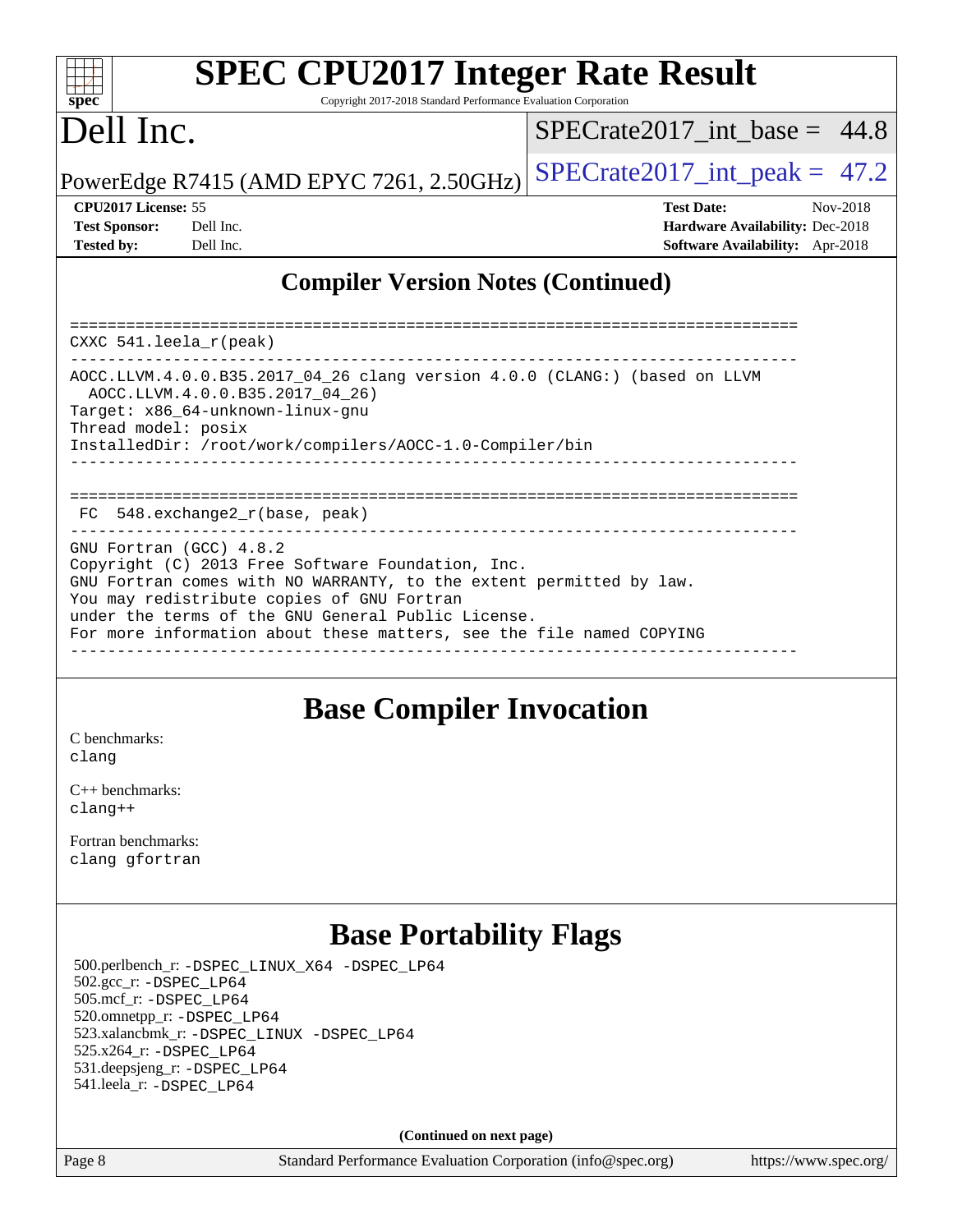### $+\ +$ **[spec](http://www.spec.org/)**

# **[SPEC CPU2017 Integer Rate Result](http://www.spec.org/auto/cpu2017/Docs/result-fields.html#SPECCPU2017IntegerRateResult)**

Copyright 2017-2018 Standard Performance Evaluation Corporation

# Dell Inc.

SPECrate2017 int\_base =  $44.8$ 

PowerEdge R7415 (AMD EPYC 7261, 2.50GHz) SPECrate  $2017$  int peak = 47.2

**[CPU2017 License:](http://www.spec.org/auto/cpu2017/Docs/result-fields.html#CPU2017License)** 55 **[Test Date:](http://www.spec.org/auto/cpu2017/Docs/result-fields.html#TestDate)** Nov-2018 **[Test Sponsor:](http://www.spec.org/auto/cpu2017/Docs/result-fields.html#TestSponsor)** Dell Inc. **[Hardware Availability:](http://www.spec.org/auto/cpu2017/Docs/result-fields.html#HardwareAvailability)** Dec-2018 **[Tested by:](http://www.spec.org/auto/cpu2017/Docs/result-fields.html#Testedby)** Dell Inc. **[Software Availability:](http://www.spec.org/auto/cpu2017/Docs/result-fields.html#SoftwareAvailability)** Apr-2018

# **[Base Portability Flags \(Continued\)](http://www.spec.org/auto/cpu2017/Docs/result-fields.html#BasePortabilityFlags)**

 548.exchange2\_r: [-DSPEC\\_LP64](http://www.spec.org/cpu2017/results/res2018q4/cpu2017-20181210-10149.flags.html#suite_baseEXTRA_PORTABILITY548_exchange2_r_DSPEC_LP64) 557.xz\_r: [-DSPEC\\_LP64](http://www.spec.org/cpu2017/results/res2018q4/cpu2017-20181210-10149.flags.html#suite_baseEXTRA_PORTABILITY557_xz_r_DSPEC_LP64)

## **[Base Optimization Flags](http://www.spec.org/auto/cpu2017/Docs/result-fields.html#BaseOptimizationFlags)**

[C benchmarks](http://www.spec.org/auto/cpu2017/Docs/result-fields.html#Cbenchmarks):

[-flto](http://www.spec.org/cpu2017/results/res2018q4/cpu2017-20181210-10149.flags.html#user_CCbase_lto) [-Wl,-plugin-opt=-merge-constant](http://www.spec.org/cpu2017/results/res2018q4/cpu2017-20181210-10149.flags.html#user_CCbase_F-merge-constant_1d79771b5442061d9c8e05556c6b0c655e6c9e66f8c6936b0129d434b6acd2b1cf1b7cd2540d1570ff636111b08a6bc36e2e61fc34531f8ef7c1a34c57be1dbb) [-Wl,-plugin-opt=-lsr-in-nested-loop](http://www.spec.org/cpu2017/results/res2018q4/cpu2017-20181210-10149.flags.html#user_CCbase_lsr-in-nested-loop_1cff93fd95162f5e77640b5271e8bed680fb62b4a8d96fb8ab217ff3244646f1fbb342e31af83c263403bbf5249c7dc7732d5c86c3eab4cc8d32dcb7a6f33ca0) [-Wl,-plugin-opt=-disable-vect-cmp](http://www.spec.org/cpu2017/results/res2018q4/cpu2017-20181210-10149.flags.html#user_CCbase_disable-vect-cmp_1056b9a09b8ddc126e023b5f99ae33179ef568835465af9b7adeacf4b6480ff575c8aee439265bcfbcbf086f33f2fa5cca2bc4cf52b64c0cd2e10f6503cba02d) [-O3](http://www.spec.org/cpu2017/results/res2018q4/cpu2017-20181210-10149.flags.html#user_CCbase_F-O3) [-ffast-math](http://www.spec.org/cpu2017/results/res2018q4/cpu2017-20181210-10149.flags.html#user_CCbase_F-aocc-ffast-math_78dd175de6534c2005829757b9b0f2878e57b067cce6f7c443b2250ac68890960e2e1b320ca04b81ff7c62c6f87870ed05f06baf7875eea2990d38e3b73c71f1) [-march=znver1](http://www.spec.org/cpu2017/results/res2018q4/cpu2017-20181210-10149.flags.html#user_CCbase_F-march) [-fstruct-layout=2](http://www.spec.org/cpu2017/results/res2018q4/cpu2017-20181210-10149.flags.html#user_CCbase_F-fstruct-layout_a05ec02e17cdf7fe0c3950a6b005251b2b1e5e67af2b5298cf72714730c3d59ba290e75546b10aa22dac074c15ceaca36ae22c62cb51bcb2fbdc9dc4e7e222c4) [-mllvm -unroll-threshold=100](http://www.spec.org/cpu2017/results/res2018q4/cpu2017-20181210-10149.flags.html#user_CCbase_F-unroll-threshold_2755d0c78138845d361fa1543e3a063fffa198df9b3edf0cfb856bbc88a81e1769b12ac7a550c5d35197be55360db1a3f95a8d1304df999456cabf5120c45168) [-fremap-arrays](http://www.spec.org/cpu2017/results/res2018q4/cpu2017-20181210-10149.flags.html#user_CCbase_F-fremap-arrays) [-mno-avx2](http://www.spec.org/cpu2017/results/res2018q4/cpu2017-20181210-10149.flags.html#user_CCbase_F-mno-avx2) [-mllvm -inline-threshold=1000](http://www.spec.org/cpu2017/results/res2018q4/cpu2017-20181210-10149.flags.html#user_CCbase_inline-threshold_b7832241b0a6397e4ecdbaf0eb7defdc10f885c2a282fa3240fdc99844d543fda39cf8a4a9dccf68cf19b5438ac3b455264f478df15da0f4988afa40d8243bab) [-mllvm -disable-vect-cmp](http://www.spec.org/cpu2017/results/res2018q4/cpu2017-20181210-10149.flags.html#user_CCbase_disable-vect-cmp_d995c9eb800469498c6893dc847c54c903d59847b18cb2ac22011b9af7010c96d2d48d3c6b41246fe86945001509aa4dc528afb61cb238fd3b256a31781ea0cf) [-z muldefs](http://www.spec.org/cpu2017/results/res2018q4/cpu2017-20181210-10149.flags.html#user_CCbase_F-z-muldefs) [-ljemalloc](http://www.spec.org/cpu2017/results/res2018q4/cpu2017-20181210-10149.flags.html#user_CCbase_jemalloc-lib_d1249b907c500fa1c0672f44f562e3d0f79738ae9e3c4a9c376d49f265a04b9c99b167ecedbf6711b3085be911c67ff61f150a17b3472be731631ba4d0471706)

[C++ benchmarks:](http://www.spec.org/auto/cpu2017/Docs/result-fields.html#CXXbenchmarks)

[-flto](http://www.spec.org/cpu2017/results/res2018q4/cpu2017-20181210-10149.flags.html#user_CXXbase_lto) [-Wl,-plugin-opt=-merge-constant](http://www.spec.org/cpu2017/results/res2018q4/cpu2017-20181210-10149.flags.html#user_CXXbase_F-merge-constant_1d79771b5442061d9c8e05556c6b0c655e6c9e66f8c6936b0129d434b6acd2b1cf1b7cd2540d1570ff636111b08a6bc36e2e61fc34531f8ef7c1a34c57be1dbb) [-Wl,-plugin-opt=-lsr-in-nested-loop](http://www.spec.org/cpu2017/results/res2018q4/cpu2017-20181210-10149.flags.html#user_CXXbase_lsr-in-nested-loop_1cff93fd95162f5e77640b5271e8bed680fb62b4a8d96fb8ab217ff3244646f1fbb342e31af83c263403bbf5249c7dc7732d5c86c3eab4cc8d32dcb7a6f33ca0) [-Wl,-plugin-opt=-disable-vect-cmp](http://www.spec.org/cpu2017/results/res2018q4/cpu2017-20181210-10149.flags.html#user_CXXbase_disable-vect-cmp_1056b9a09b8ddc126e023b5f99ae33179ef568835465af9b7adeacf4b6480ff575c8aee439265bcfbcbf086f33f2fa5cca2bc4cf52b64c0cd2e10f6503cba02d) [-O3](http://www.spec.org/cpu2017/results/res2018q4/cpu2017-20181210-10149.flags.html#user_CXXbase_F-O3) [-march=znver1](http://www.spec.org/cpu2017/results/res2018q4/cpu2017-20181210-10149.flags.html#user_CXXbase_F-march) [-mllvm -unroll-threshold=100](http://www.spec.org/cpu2017/results/res2018q4/cpu2017-20181210-10149.flags.html#user_CXXbase_F-unroll-threshold_2755d0c78138845d361fa1543e3a063fffa198df9b3edf0cfb856bbc88a81e1769b12ac7a550c5d35197be55360db1a3f95a8d1304df999456cabf5120c45168) [-finline-aggressive](http://www.spec.org/cpu2017/results/res2018q4/cpu2017-20181210-10149.flags.html#user_CXXbase_F-finline-aggressive) [-fremap-arrays](http://www.spec.org/cpu2017/results/res2018q4/cpu2017-20181210-10149.flags.html#user_CXXbase_F-fremap-arrays) [-mllvm -inline-threshold=1000](http://www.spec.org/cpu2017/results/res2018q4/cpu2017-20181210-10149.flags.html#user_CXXbase_inline-threshold_b7832241b0a6397e4ecdbaf0eb7defdc10f885c2a282fa3240fdc99844d543fda39cf8a4a9dccf68cf19b5438ac3b455264f478df15da0f4988afa40d8243bab) [-mllvm -disable-vect-cmp](http://www.spec.org/cpu2017/results/res2018q4/cpu2017-20181210-10149.flags.html#user_CXXbase_disable-vect-cmp_d995c9eb800469498c6893dc847c54c903d59847b18cb2ac22011b9af7010c96d2d48d3c6b41246fe86945001509aa4dc528afb61cb238fd3b256a31781ea0cf) [-z muldefs](http://www.spec.org/cpu2017/results/res2018q4/cpu2017-20181210-10149.flags.html#user_CXXbase_F-z-muldefs) [-ljemalloc](http://www.spec.org/cpu2017/results/res2018q4/cpu2017-20181210-10149.flags.html#user_CXXbase_jemalloc-lib_d1249b907c500fa1c0672f44f562e3d0f79738ae9e3c4a9c376d49f265a04b9c99b167ecedbf6711b3085be911c67ff61f150a17b3472be731631ba4d0471706)

### [Fortran benchmarks](http://www.spec.org/auto/cpu2017/Docs/result-fields.html#Fortranbenchmarks):

| -flto -Wl,-plugin-opt=-merge-constant                                 |
|-----------------------------------------------------------------------|
| -Wl,-plugin-opt=-lsr-in-nested-loop -Wl,-plugin-opt=-disable-vect-cmp |
| -03 -mavx -madx -funroll-loops -ffast-math -z muldefs -Ofast          |
| -fdefault-integer-8 -fplugin=dragonegg.so                             |
| -fplugin-arg-dragonegg-llvm-option=-lsr-in-nested-loop                |
| -fplugin-arg-dragonegg-llvm-option=-enable-iv-split                   |
| -fplugin-arg-dragonegg-llvm-option=-merge-constant                    |
| -fplugin-arg-dragonegg-llvm-option=-inline-threshold:1000             |
| -fplugin-arg-dragonegg-llvm-option=-disable-vect-cmp -ljemalloc       |
| -lqfortran -lamdlibm                                                  |

## **[Peak Compiler Invocation](http://www.spec.org/auto/cpu2017/Docs/result-fields.html#PeakCompilerInvocation)**

[C benchmarks](http://www.spec.org/auto/cpu2017/Docs/result-fields.html#Cbenchmarks): [clang](http://www.spec.org/cpu2017/results/res2018q4/cpu2017-20181210-10149.flags.html#user_CCpeak_Fclang3_a68b77bfed473bd9cdd22529af008e8306c2e3948617c8991604c1a2000ee4a73ef90dd8bc793e105fe4165a625d26dacbda4708d828ad19048918c071b363ec)

[C++ benchmarks:](http://www.spec.org/auto/cpu2017/Docs/result-fields.html#CXXbenchmarks) [clang++](http://www.spec.org/cpu2017/results/res2018q4/cpu2017-20181210-10149.flags.html#user_CXXpeak_Fclang3_57a48582e5be507d19b2527b3e7d4f85d9b8669ffc9a8a0dbb9bcf949a918a58bbab411e0c4d14a3922022a3e425a90db94042683824c1806feff4324ca1000d)

[Fortran benchmarks](http://www.spec.org/auto/cpu2017/Docs/result-fields.html#Fortranbenchmarks): [clang](http://www.spec.org/cpu2017/results/res2018q4/cpu2017-20181210-10149.flags.html#user_FCpeak_Fclang3_a68b77bfed473bd9cdd22529af008e8306c2e3948617c8991604c1a2000ee4a73ef90dd8bc793e105fe4165a625d26dacbda4708d828ad19048918c071b363ec) [gfortran](http://www.spec.org/cpu2017/results/res2018q4/cpu2017-20181210-10149.flags.html#user_FCpeak_aocc-gfortran_128c91a56d61ddb07404721e65b8f9498c31a443dacbd3b7f212891090eca86e2d099b520f75b99e9e8ac4fdec01f4d15f0b65e47123ec4c42b0759045731a1f)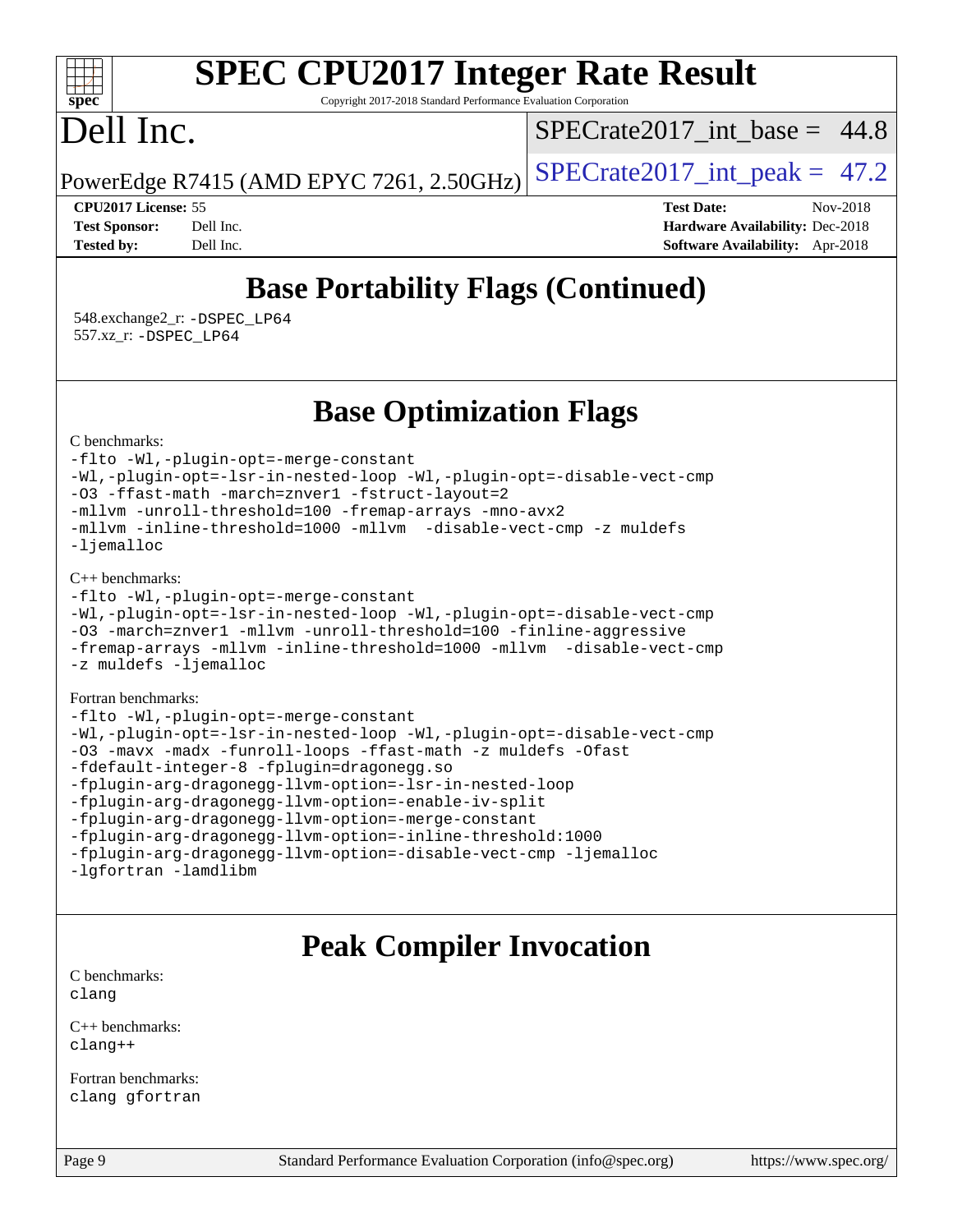### $+\ +$ **[spec](http://www.spec.org/)**

# **[SPEC CPU2017 Integer Rate Result](http://www.spec.org/auto/cpu2017/Docs/result-fields.html#SPECCPU2017IntegerRateResult)**

Copyright 2017-2018 Standard Performance Evaluation Corporation

# Dell Inc.

SPECrate2017 int\_base =  $44.8$ 

PowerEdge R7415 (AMD EPYC 7261, 2.50GHz) SPECrate  $2017$  int peak = 47.2

**[Tested by:](http://www.spec.org/auto/cpu2017/Docs/result-fields.html#Testedby)** Dell Inc. **[Software Availability:](http://www.spec.org/auto/cpu2017/Docs/result-fields.html#SoftwareAvailability)** Apr-2018

**[CPU2017 License:](http://www.spec.org/auto/cpu2017/Docs/result-fields.html#CPU2017License)** 55 **[Test Date:](http://www.spec.org/auto/cpu2017/Docs/result-fields.html#TestDate)** Nov-2018 **[Test Sponsor:](http://www.spec.org/auto/cpu2017/Docs/result-fields.html#TestSponsor)** Dell Inc. **[Hardware Availability:](http://www.spec.org/auto/cpu2017/Docs/result-fields.html#HardwareAvailability)** Dec-2018

## **[Peak Portability Flags](http://www.spec.org/auto/cpu2017/Docs/result-fields.html#PeakPortabilityFlags)**

 500.perlbench\_r: [-DSPEC\\_LINUX\\_X64](http://www.spec.org/cpu2017/results/res2018q4/cpu2017-20181210-10149.flags.html#b500.perlbench_r_peakPORTABILITY_DSPEC_LINUX_X64) [-DSPEC\\_LP64](http://www.spec.org/cpu2017/results/res2018q4/cpu2017-20181210-10149.flags.html#b500.perlbench_r_peakEXTRA_PORTABILITY_DSPEC_LP64) 502.gcc\_r: [-D\\_FILE\\_OFFSET\\_BITS=64](http://www.spec.org/cpu2017/results/res2018q4/cpu2017-20181210-10149.flags.html#user_peakEXTRA_PORTABILITY502_gcc_r_F-D_FILE_OFFSET_BITS_5ae949a99b284ddf4e95728d47cb0843d81b2eb0e18bdfe74bbf0f61d0b064f4bda2f10ea5eb90e1dcab0e84dbc592acfc5018bc955c18609f94ddb8d550002c) 505.mcf\_r: [-DSPEC\\_LP64](http://www.spec.org/cpu2017/results/res2018q4/cpu2017-20181210-10149.flags.html#suite_peakEXTRA_PORTABILITY505_mcf_r_DSPEC_LP64) 520.omnetpp\_r: [-DSPEC\\_LP64](http://www.spec.org/cpu2017/results/res2018q4/cpu2017-20181210-10149.flags.html#suite_peakEXTRA_PORTABILITY520_omnetpp_r_DSPEC_LP64) 523.xalancbmk\_r: [-DSPEC\\_LINUX](http://www.spec.org/cpu2017/results/res2018q4/cpu2017-20181210-10149.flags.html#b523.xalancbmk_r_peakPORTABILITY_DSPEC_LINUX) [-D\\_FILE\\_OFFSET\\_BITS=64](http://www.spec.org/cpu2017/results/res2018q4/cpu2017-20181210-10149.flags.html#user_peakEXTRA_PORTABILITY523_xalancbmk_r_F-D_FILE_OFFSET_BITS_5ae949a99b284ddf4e95728d47cb0843d81b2eb0e18bdfe74bbf0f61d0b064f4bda2f10ea5eb90e1dcab0e84dbc592acfc5018bc955c18609f94ddb8d550002c) 525.x264\_r: [-DSPEC\\_LP64](http://www.spec.org/cpu2017/results/res2018q4/cpu2017-20181210-10149.flags.html#suite_peakEXTRA_PORTABILITY525_x264_r_DSPEC_LP64) 531.deepsjeng\_r: [-DSPEC\\_LP64](http://www.spec.org/cpu2017/results/res2018q4/cpu2017-20181210-10149.flags.html#suite_peakEXTRA_PORTABILITY531_deepsjeng_r_DSPEC_LP64) 541.leela\_r: [-DSPEC\\_LP64](http://www.spec.org/cpu2017/results/res2018q4/cpu2017-20181210-10149.flags.html#suite_peakEXTRA_PORTABILITY541_leela_r_DSPEC_LP64) 548.exchange2\_r: [-DSPEC\\_LP64](http://www.spec.org/cpu2017/results/res2018q4/cpu2017-20181210-10149.flags.html#suite_peakEXTRA_PORTABILITY548_exchange2_r_DSPEC_LP64) 557.xz\_r: [-DSPEC\\_LP64](http://www.spec.org/cpu2017/results/res2018q4/cpu2017-20181210-10149.flags.html#suite_peakEXTRA_PORTABILITY557_xz_r_DSPEC_LP64)

# **[Peak Optimization Flags](http://www.spec.org/auto/cpu2017/Docs/result-fields.html#PeakOptimizationFlags)**

[C benchmarks](http://www.spec.org/auto/cpu2017/Docs/result-fields.html#Cbenchmarks):

```
 500.perlbench_r: -flto -Wl,-plugin-opt=-merge-constant
-Wl,-plugin-opt=-lsr-in-nested-loop
-fprofile-instr-generate(pass 1)
-fprofile-instr-use(pass 2) -Ofast -march=znver1
-fstruct-layout=3 -mllvm -vectorize-memory-aggressively
-mno-avx2 -mllvm -unroll-threshold=100 -fremap-arrays
-mllvm -inline-threshold=1000 -ljemalloc
```
 502.gcc\_r: [-m32](http://www.spec.org/cpu2017/results/res2018q4/cpu2017-20181210-10149.flags.html#user_peakCCLD502_gcc_r_F-m32) [-flto](http://www.spec.org/cpu2017/results/res2018q4/cpu2017-20181210-10149.flags.html#user_peakCOPTIMIZEEXTRA_LDFLAGS502_gcc_r_lto) [-Wl,-plugin-opt=-merge-constant](http://www.spec.org/cpu2017/results/res2018q4/cpu2017-20181210-10149.flags.html#user_peakEXTRA_LDFLAGS502_gcc_r_F-merge-constant_1d79771b5442061d9c8e05556c6b0c655e6c9e66f8c6936b0129d434b6acd2b1cf1b7cd2540d1570ff636111b08a6bc36e2e61fc34531f8ef7c1a34c57be1dbb) [-Wl,-plugin-opt=-lsr-in-nested-loop](http://www.spec.org/cpu2017/results/res2018q4/cpu2017-20181210-10149.flags.html#user_peakEXTRA_LDFLAGS502_gcc_r_lsr-in-nested-loop_1cff93fd95162f5e77640b5271e8bed680fb62b4a8d96fb8ab217ff3244646f1fbb342e31af83c263403bbf5249c7dc7732d5c86c3eab4cc8d32dcb7a6f33ca0) [-Ofast](http://www.spec.org/cpu2017/results/res2018q4/cpu2017-20181210-10149.flags.html#user_peakCOPTIMIZE502_gcc_r_F-aocc-Ofast) [-march=znver1](http://www.spec.org/cpu2017/results/res2018q4/cpu2017-20181210-10149.flags.html#user_peakCOPTIMIZE502_gcc_r_F-march) [-fstruct-layout=3](http://www.spec.org/cpu2017/results/res2018q4/cpu2017-20181210-10149.flags.html#user_peakCOPTIMIZE502_gcc_r_F-fstruct-layout) [-mllvm -vectorize-memory-aggressively](http://www.spec.org/cpu2017/results/res2018q4/cpu2017-20181210-10149.flags.html#user_peakCOPTIMIZE502_gcc_r_vectorize-memory-aggressively_24b72a4417f50ade9e698c5b3bed87ab456cc6fc8ec6439480cb84f36ad6a3975af6e87206dea402e3871a1464ff3d60bc798e0250f330177ba629a260df1857) [-mno-avx2](http://www.spec.org/cpu2017/results/res2018q4/cpu2017-20181210-10149.flags.html#user_peakCOPTIMIZE502_gcc_r_F-mno-avx2) [-mllvm -unroll-threshold=100](http://www.spec.org/cpu2017/results/res2018q4/cpu2017-20181210-10149.flags.html#user_peakCOPTIMIZE502_gcc_r_F-unroll-threshold_2755d0c78138845d361fa1543e3a063fffa198df9b3edf0cfb856bbc88a81e1769b12ac7a550c5d35197be55360db1a3f95a8d1304df999456cabf5120c45168) [-fremap-arrays](http://www.spec.org/cpu2017/results/res2018q4/cpu2017-20181210-10149.flags.html#user_peakCOPTIMIZE502_gcc_r_F-fremap-arrays) [-mllvm -inline-threshold=1000](http://www.spec.org/cpu2017/results/res2018q4/cpu2017-20181210-10149.flags.html#user_peakCOPTIMIZE502_gcc_r_inline-threshold_b7832241b0a6397e4ecdbaf0eb7defdc10f885c2a282fa3240fdc99844d543fda39cf8a4a9dccf68cf19b5438ac3b455264f478df15da0f4988afa40d8243bab) [-fgnu89-inline](http://www.spec.org/cpu2017/results/res2018q4/cpu2017-20181210-10149.flags.html#user_peakEXTRA_COPTIMIZE502_gcc_r_F-fgnu89-inline) [-ljemalloc](http://www.spec.org/cpu2017/results/res2018q4/cpu2017-20181210-10149.flags.html#user_peakEXTRA_LIBS502_gcc_r_jemalloc-lib_d1249b907c500fa1c0672f44f562e3d0f79738ae9e3c4a9c376d49f265a04b9c99b167ecedbf6711b3085be911c67ff61f150a17b3472be731631ba4d0471706)

 505.mcf\_r: [-flto](http://www.spec.org/cpu2017/results/res2018q4/cpu2017-20181210-10149.flags.html#user_peakCOPTIMIZEEXTRA_LDFLAGS505_mcf_r_lto) [-Wl,-plugin-opt=-merge-constant](http://www.spec.org/cpu2017/results/res2018q4/cpu2017-20181210-10149.flags.html#user_peakEXTRA_LDFLAGS505_mcf_r_F-merge-constant_1d79771b5442061d9c8e05556c6b0c655e6c9e66f8c6936b0129d434b6acd2b1cf1b7cd2540d1570ff636111b08a6bc36e2e61fc34531f8ef7c1a34c57be1dbb) [-Wl,-plugin-opt=-lsr-in-nested-loop](http://www.spec.org/cpu2017/results/res2018q4/cpu2017-20181210-10149.flags.html#user_peakEXTRA_LDFLAGS505_mcf_r_lsr-in-nested-loop_1cff93fd95162f5e77640b5271e8bed680fb62b4a8d96fb8ab217ff3244646f1fbb342e31af83c263403bbf5249c7dc7732d5c86c3eab4cc8d32dcb7a6f33ca0) [-Ofast](http://www.spec.org/cpu2017/results/res2018q4/cpu2017-20181210-10149.flags.html#user_peakCOPTIMIZE505_mcf_r_F-aocc-Ofast) [-march=znver1](http://www.spec.org/cpu2017/results/res2018q4/cpu2017-20181210-10149.flags.html#user_peakCOPTIMIZE505_mcf_r_F-march) [-fstruct-layout=3](http://www.spec.org/cpu2017/results/res2018q4/cpu2017-20181210-10149.flags.html#user_peakCOPTIMIZE505_mcf_r_F-fstruct-layout) [-mllvm -vectorize-memory-aggressively](http://www.spec.org/cpu2017/results/res2018q4/cpu2017-20181210-10149.flags.html#user_peakCOPTIMIZE505_mcf_r_vectorize-memory-aggressively_24b72a4417f50ade9e698c5b3bed87ab456cc6fc8ec6439480cb84f36ad6a3975af6e87206dea402e3871a1464ff3d60bc798e0250f330177ba629a260df1857) [-mno-avx2](http://www.spec.org/cpu2017/results/res2018q4/cpu2017-20181210-10149.flags.html#user_peakCOPTIMIZE505_mcf_r_F-mno-avx2) [-mllvm -unroll-threshold=100](http://www.spec.org/cpu2017/results/res2018q4/cpu2017-20181210-10149.flags.html#user_peakCOPTIMIZE505_mcf_r_F-unroll-threshold_2755d0c78138845d361fa1543e3a063fffa198df9b3edf0cfb856bbc88a81e1769b12ac7a550c5d35197be55360db1a3f95a8d1304df999456cabf5120c45168) [-fremap-arrays](http://www.spec.org/cpu2017/results/res2018q4/cpu2017-20181210-10149.flags.html#user_peakCOPTIMIZE505_mcf_r_F-fremap-arrays) [-mllvm -inline-threshold=1000](http://www.spec.org/cpu2017/results/res2018q4/cpu2017-20181210-10149.flags.html#user_peakCOPTIMIZE505_mcf_r_inline-threshold_b7832241b0a6397e4ecdbaf0eb7defdc10f885c2a282fa3240fdc99844d543fda39cf8a4a9dccf68cf19b5438ac3b455264f478df15da0f4988afa40d8243bab) [-ljemalloc](http://www.spec.org/cpu2017/results/res2018q4/cpu2017-20181210-10149.flags.html#user_peakEXTRA_LIBS505_mcf_r_jemalloc-lib_d1249b907c500fa1c0672f44f562e3d0f79738ae9e3c4a9c376d49f265a04b9c99b167ecedbf6711b3085be911c67ff61f150a17b3472be731631ba4d0471706)

525.x264\_r: Same as 500.perlbench\_r

557.xz\_r: Same as 505.mcf\_r

[C++ benchmarks:](http://www.spec.org/auto/cpu2017/Docs/result-fields.html#CXXbenchmarks)

 520.omnetpp\_r: [-flto](http://www.spec.org/cpu2017/results/res2018q4/cpu2017-20181210-10149.flags.html#user_peakCXXOPTIMIZEEXTRA_LDFLAGS520_omnetpp_r_lto) [-Wl,-plugin-opt=-merge-constant](http://www.spec.org/cpu2017/results/res2018q4/cpu2017-20181210-10149.flags.html#user_peakEXTRA_LDFLAGS520_omnetpp_r_F-merge-constant_1d79771b5442061d9c8e05556c6b0c655e6c9e66f8c6936b0129d434b6acd2b1cf1b7cd2540d1570ff636111b08a6bc36e2e61fc34531f8ef7c1a34c57be1dbb) [-Wl,-plugin-opt=-lsr-in-nested-loop](http://www.spec.org/cpu2017/results/res2018q4/cpu2017-20181210-10149.flags.html#user_peakEXTRA_LDFLAGS520_omnetpp_r_lsr-in-nested-loop_1cff93fd95162f5e77640b5271e8bed680fb62b4a8d96fb8ab217ff3244646f1fbb342e31af83c263403bbf5249c7dc7732d5c86c3eab4cc8d32dcb7a6f33ca0) [-Ofast](http://www.spec.org/cpu2017/results/res2018q4/cpu2017-20181210-10149.flags.html#user_peakCXXOPTIMIZE520_omnetpp_r_F-aocc-Ofast) [-march=znver1](http://www.spec.org/cpu2017/results/res2018q4/cpu2017-20181210-10149.flags.html#user_peakCXXOPTIMIZE520_omnetpp_r_F-march) [-finline-aggressive](http://www.spec.org/cpu2017/results/res2018q4/cpu2017-20181210-10149.flags.html#user_peakCXXOPTIMIZE520_omnetpp_r_F-finline-aggressive) [-mllvm -unroll-threshold=100](http://www.spec.org/cpu2017/results/res2018q4/cpu2017-20181210-10149.flags.html#user_peakCXXOPTIMIZE520_omnetpp_r_F-unroll-threshold_2755d0c78138845d361fa1543e3a063fffa198df9b3edf0cfb856bbc88a81e1769b12ac7a550c5d35197be55360db1a3f95a8d1304df999456cabf5120c45168)

**(Continued on next page)**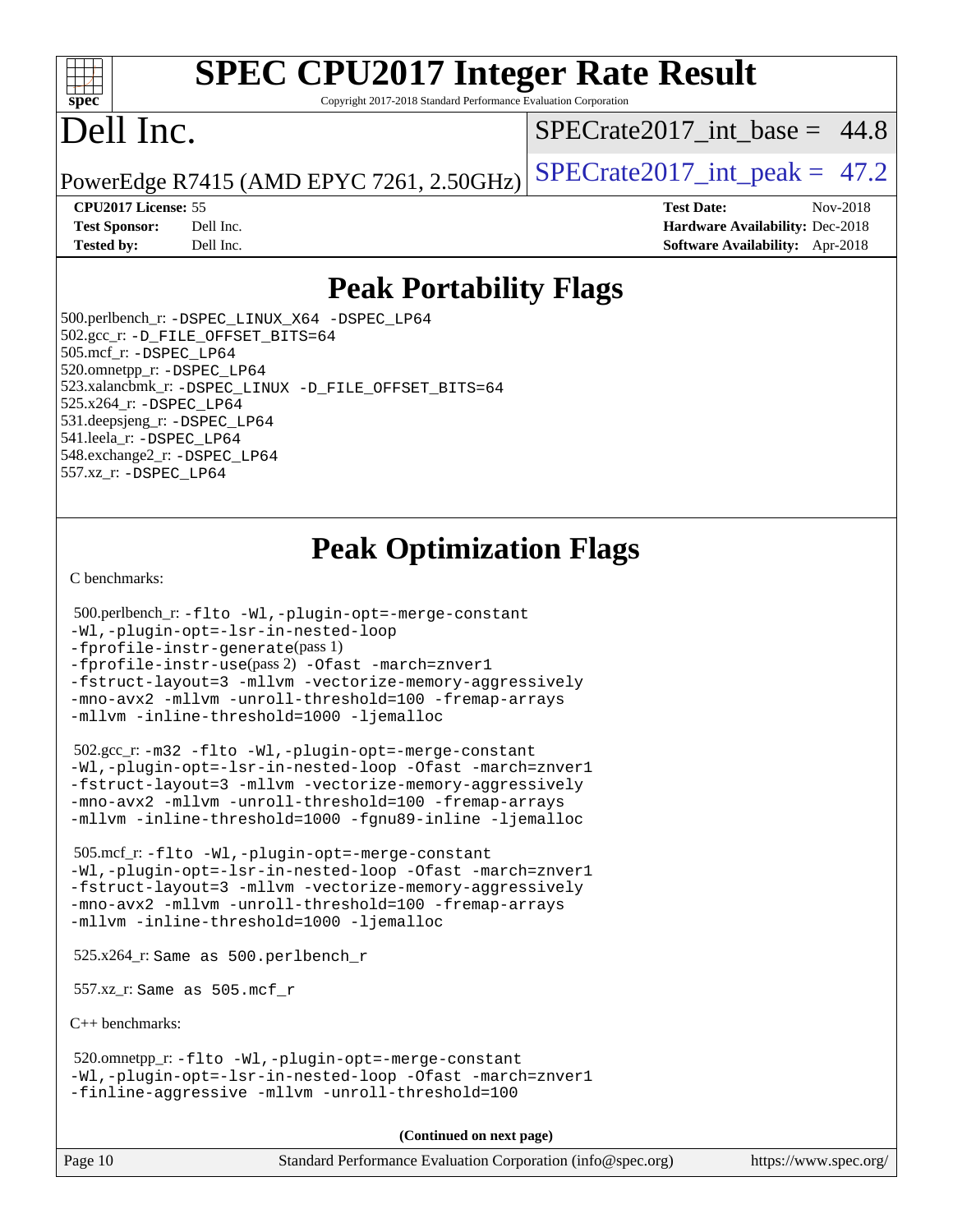| <b>SPEC CPU2017 Integer Rate Result</b><br>$spec^*$<br>Copyright 2017-2018 Standard Performance Evaluation Corporation                                                                                                                                                                                               |                                                                                                     |  |  |  |  |
|----------------------------------------------------------------------------------------------------------------------------------------------------------------------------------------------------------------------------------------------------------------------------------------------------------------------|-----------------------------------------------------------------------------------------------------|--|--|--|--|
| Dell Inc.                                                                                                                                                                                                                                                                                                            | $SPECrate2017$ int base = 44.8                                                                      |  |  |  |  |
| PowerEdge R7415 (AMD EPYC 7261, 2.50GHz)                                                                                                                                                                                                                                                                             | $SPECrate2017\_int\_peak = 47.2$                                                                    |  |  |  |  |
| CPU2017 License: 55<br><b>Test Sponsor:</b><br>Dell Inc.<br><b>Tested by:</b><br>Dell Inc.                                                                                                                                                                                                                           | <b>Test Date:</b><br>Nov-2018<br>Hardware Availability: Dec-2018<br>Software Availability: Apr-2018 |  |  |  |  |
| <b>Peak Optimization Flags (Continued)</b>                                                                                                                                                                                                                                                                           |                                                                                                     |  |  |  |  |
| 520.omnetpp_r (continued):<br>-fremap-arrays -mllvm -inline-threshold=1000 -ljemalloc                                                                                                                                                                                                                                |                                                                                                     |  |  |  |  |
| $523.x$ alancbmk_r: -m32 -flto -Wl,-plugin-opt=-merge-constant<br>-Wl,-plugin-opt=-lsr-in-nested-loop -Ofast -march=znver1<br>-finline-aggressive -mllvm -unroll-threshold=100<br>-fremap-arrays -mllvm -inline-threshold=1000 -ljemalloc                                                                            |                                                                                                     |  |  |  |  |
| 531.deepsjeng_r: Same as 520.omnetpp_r                                                                                                                                                                                                                                                                               |                                                                                                     |  |  |  |  |
| 541.leela_r: -flto -Wl,-plugin-opt=-merge-constant<br>-Wl,-plugin-opt=-lsr-in-nested-loop<br>$-fprofile-instr-generate(pass 1)$<br>-fprofile-instr-use(pass 2) -Ofast -march=znver1<br>-mllvm -unroll-count=8 -mllvm -unroll-threshold=100<br>$-lj$ emalloc                                                          |                                                                                                     |  |  |  |  |
| Fortran benchmarks:<br>-flto -Wl,-plugin-opt=-merge-constant<br>-Wl,-plugin-opt=-lsr-in-nested-loop -03 -mavx2 -madx -funroll-loops<br>-ffast-math -Ofast -fdefault-integer-8 -fplugin=dragonegg.so<br>-fplugin-arg-dragonegg-llvm-option=-lsr-in-nested-loop<br>-fplugin-arg-dragonegg-llvm-option=-enable-iv-split |                                                                                                     |  |  |  |  |

- [-fplugin-arg-dragonegg-llvm-option=-merge-constant](http://www.spec.org/cpu2017/results/res2018q4/cpu2017-20181210-10149.flags.html#user_FCpeak_F-merge-constant_37fd66d07a4fbae8f1b816e843c3ed1ebaa48f794b65ea8be746a1880566a3d23eba4a3c37b5c024650311adcf9247c62af28144803b3729b14be14423fa5142)
- [-fplugin-arg-dragonegg-llvm-option=-inline-threshold:1000](http://www.spec.org/cpu2017/results/res2018q4/cpu2017-20181210-10149.flags.html#user_FCpeak_inline-threshold_eec74946bf81becf626625ea3f1757217b7f1e09b0c056df6f4a6dc542562255a9e8a6d36c454b3b2ed3e147f40cf87a14a68e01ad47a8b90b49f15f387f919f) [-fplugin-arg-dragonegg-llvm-option=-disable-vect-cmp](http://www.spec.org/cpu2017/results/res2018q4/cpu2017-20181210-10149.flags.html#user_FCpeak_disable-vect-cmp_d119dd6f96524d64dc477d5e6a72268aebe046b42f767098038bf7530fc0cc546dd329b2376104fde185baca14f7365ef86ccd3ff602b57a7839de005478f594) [-ljemalloc](http://www.spec.org/cpu2017/results/res2018q4/cpu2017-20181210-10149.flags.html#user_FCpeak_jemalloc-lib_d1249b907c500fa1c0672f44f562e3d0f79738ae9e3c4a9c376d49f265a04b9c99b167ecedbf6711b3085be911c67ff61f150a17b3472be731631ba4d0471706)
- [-lgfortran](http://www.spec.org/cpu2017/results/res2018q4/cpu2017-20181210-10149.flags.html#user_FCpeak_F-lgfortran) [-lamdlibm](http://www.spec.org/cpu2017/results/res2018q4/cpu2017-20181210-10149.flags.html#user_FCpeak_F-lamdlibm)

# **[Peak Other Flags](http://www.spec.org/auto/cpu2017/Docs/result-fields.html#PeakOtherFlags)**

[C benchmarks](http://www.spec.org/auto/cpu2017/Docs/result-fields.html#Cbenchmarks):

```
 502.gcc_r: -L/root/work/lib/jemalloc/lib32
```
[C++ benchmarks:](http://www.spec.org/auto/cpu2017/Docs/result-fields.html#CXXbenchmarks)

523.xalancbmk\_r: [-L/root/work/lib/jemalloc/lib32](http://www.spec.org/cpu2017/results/res2018q4/cpu2017-20181210-10149.flags.html#user_peakEXTRA_LIBS523_xalancbmk_r_Link_path_ed592dae44e5c1ab08e0623a53d3c5a4c6e35be404d5d0c77aec9324965777ec819518e6bc9b505d0969c714b6f83ef377306a01beedec47148c3dcded825687)

The flags files that were used to format this result can be browsed at <http://www.spec.org/cpu2017/flags/aocc100-flags-revC-I.2018-11-13.html> <http://www.spec.org/cpu2017/flags/gcc.2018-02-16.html>